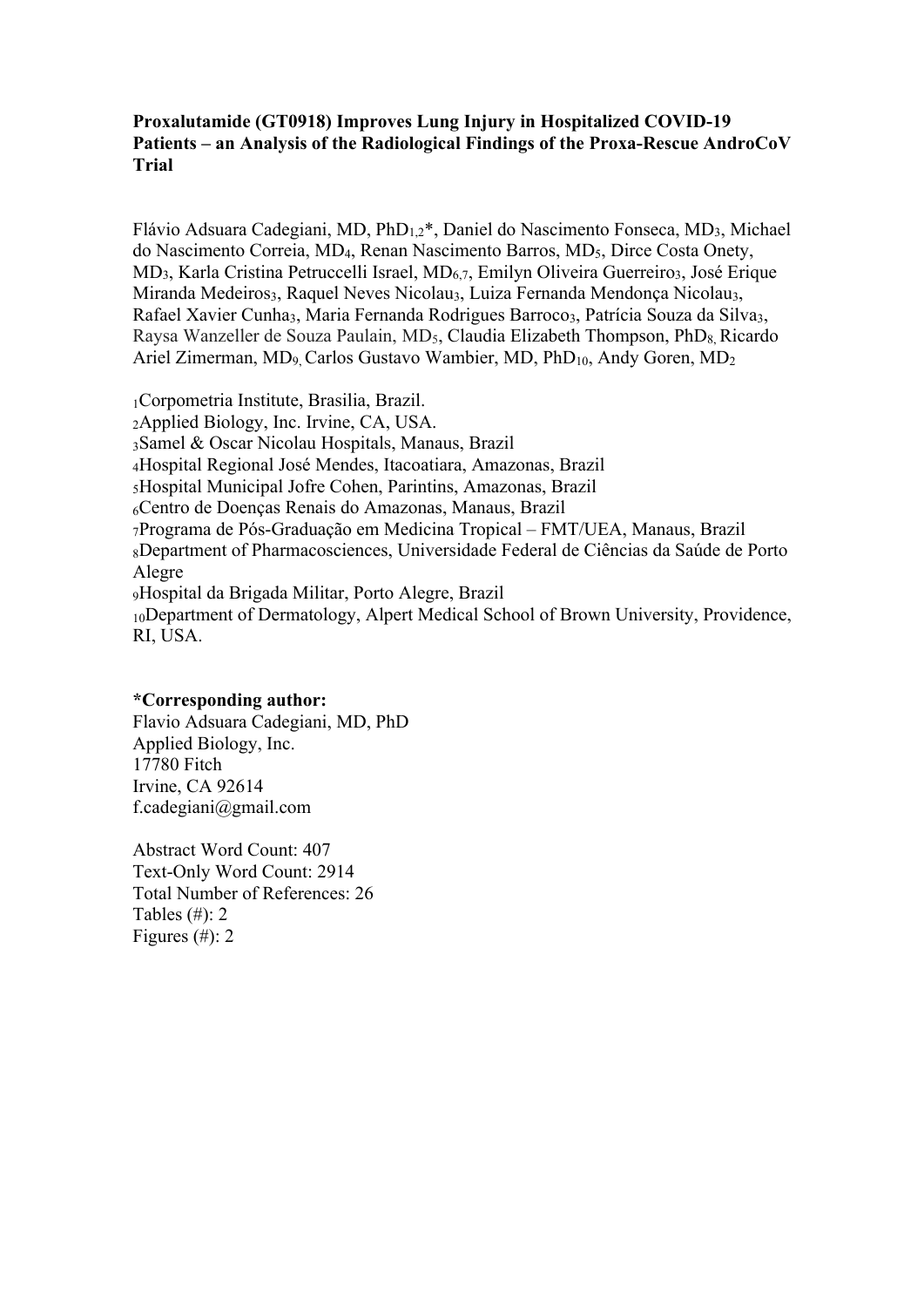# **Abstract**

**Introduction:** Antiandrogen are good candidates against the severe acute respiratory syndrome coronavirus 2 (SARS-CoV-2) disease (COVID-19) due to the inhibition of its entry into host cells by the suppression of TMPRSS2, an enzyme that primes the SARS-CoV-2 spike (S) protein and is key for its cell entry. Proxalutamide is a secondgeneration nonsteroidal anti-androgen (NSAA) with strong activities on androgen receptor (AR) antagonism, suppression of AR nuclear expression, and downregulation of the membrane-attached angiotensin converting enzyme-2 (ACE2). The efficacy of proxalutamide was previously demonstrated for early COVID-19 patients, and has now demonstrated efficacy to reduce deaths in hospitalized COVID-19 patient in a doubleblind, placebo-controlled randomized clinical trial (RCT). Whether radiological changes would follow the improvement in clinical outcomes with proxalutamide is not established. The present *post-hoc* analysis aims to evaluate whether proxalutamide improves lung injury observed through chest computed tomography (CT) scans, in addition to the clinical improvement, thus providing further objective evidence of the drug response in COVID-19.

**Methods:** This is a *post-hoc* analysis of the radiological findings of a double-blinded, placebo-controlled, prospective, two-arm RCT (The Proxa-Rescue AndroCoV Trial) with all enrolled patients from the three participating institutions of the city of Manaus, Amazonas, Brazil, that had at least two chest CT scans during hospitalization. The quantification of lung parenchyma involvement was performed by independent boardcertified radiologists with expertise in analysis of COVID-19 images, that were blind to the assigned intervention in the RCT. A first chest CT scan was performed upon randomization and a second CT scan was performed approximately five days later, whenever patient transportation was feasible.

**Results:** Of the 395 patients initially evaluated, 72 and 179 patients from the proxalutamide and placebo arms, respectively, were included (n=251). Baseline and clinical characteristics, interval between first and second chest CT scans, and percentage of lung parenchyma affected in the baseline chest CT scan were similar between groups. In the second chest CT scan, the percentage of lungs affected (Median  $-$  IQR) was 35.0% (25.0-57.5%) in the proxalutamide group versus 67.5% (50.0-80.0%) in the placebo group ( $p < 0.001$ ). The absolute and relative change between the second and first chest CT scans (Median – IQR) were  $-15.0$  percent points (p.p.) ( $-30.0 - 0.0$ p.p.)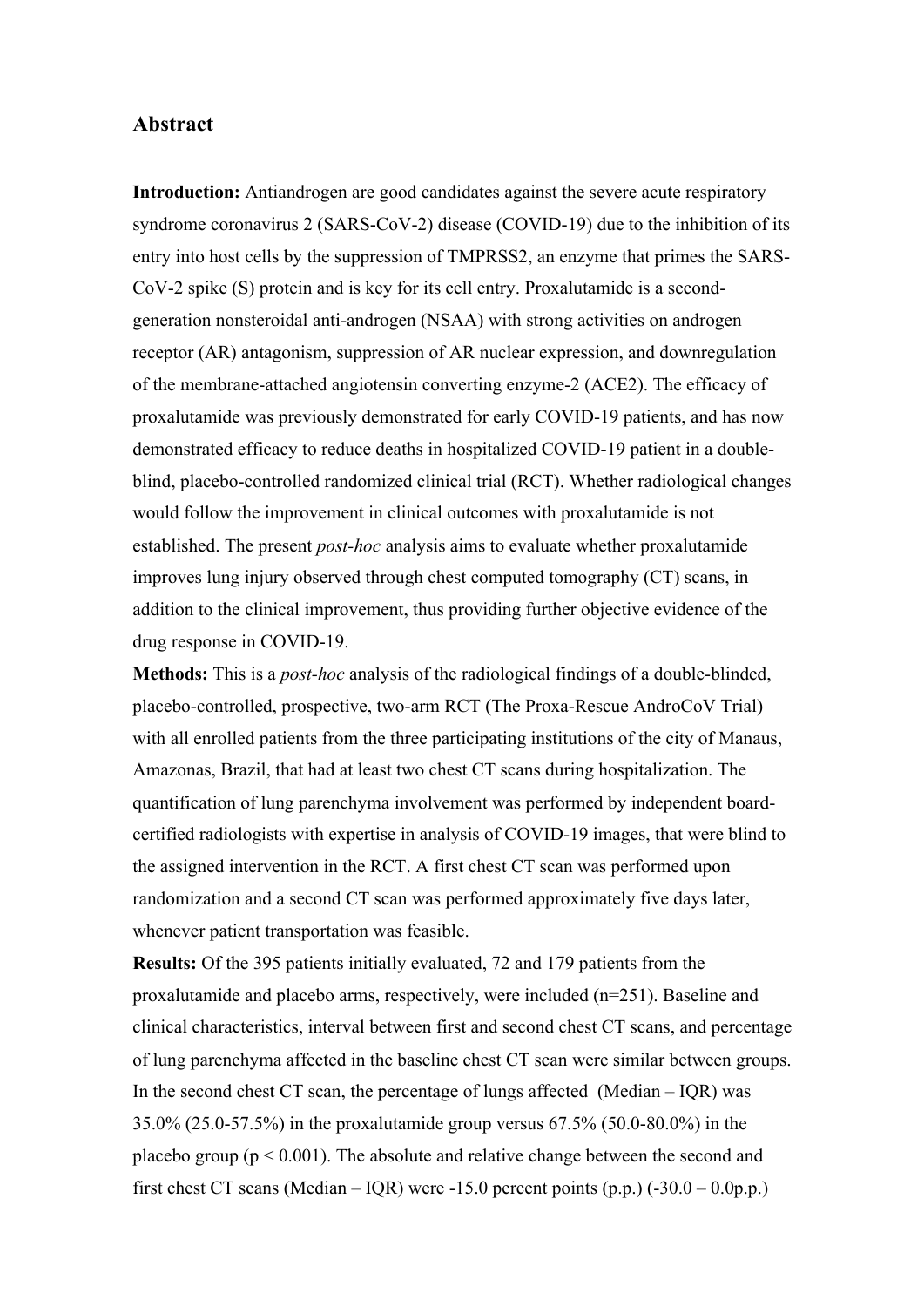and  $-25.0\%$  ( $-50.0 - 0.0\%$ ) in the proxalutamide group, respectively, and  $+15.0$ p.p. (0.0)  $- +30.0$ p.p.) and  $+32.7\%$  (0.0  $- +80.0\%$ ) in the placebo group, respectively (p < 0.001 for both absolute and relative changes).

**Conclusion:** Proxalutamide improves lung opacities in hospitalized COVID-19 patients when compared to placebo. (NCT04728802)

**Keywords:** COVID-19, SARS-CoV-2, proxalutamide, antiandrogen, non-steroidal antiandrogen (NSAA), lung injury.

#### **Introduction**

Antiandrogen drugs are good candidates against the severe acute respiratory syndrome coronavirus 2 (SARS-CoV-2) disease (COVID-19) due to the inhibition of its entry into cells.1 The blockade of viral cell entry would occur indirectly by the mitigation of the structural modification of the SARS-CoV-2 spike (S) protein that is required for infection. This inhibition occurs though the reduction of the expression of the endogenous transmembrane protease, serine 2 (TMPRSS2). The enzyme is responsible for priming the viral S protein, allowing its proper coupling to ACE-2 receptor and consequent cell entry. <sup>2</sup> The suppression of the TMPRSS2 expression occurs through the inhibition of the TMPRSS2 promoter, that includes a 15 base pair androgen response element.<sup>3</sup> Since androgens are the only known endogenous regulators of TMPRSS2, antiandrogens play a key role in the inhibition of TMPRSS2 expression. Pre-clinical studies have shown that nonsteroidal antiandrogens down regulate TMPRSS2<sup>4</sup> and inhibit viral replication in human cell culture.<sup>5,6</sup> However, other mechanisms to explain the potential interplay between antiandrogens and SARS-CoV-2, such as *downregulation* of ACE-2 receptors, may play an additional role, and should be further elucidated.

Proxalutamide is a second-generation nonsteroidal anti-androgen (NSAA) that is more potent than other NSAAs, such as enzalutamide or bicalutamide.<sup>7</sup> In addition to the competitive antagonism in the androgen receptor (AR), NSAAs also prevent androgen receptor nuclear translocation and binding to DNA.<sup>8</sup>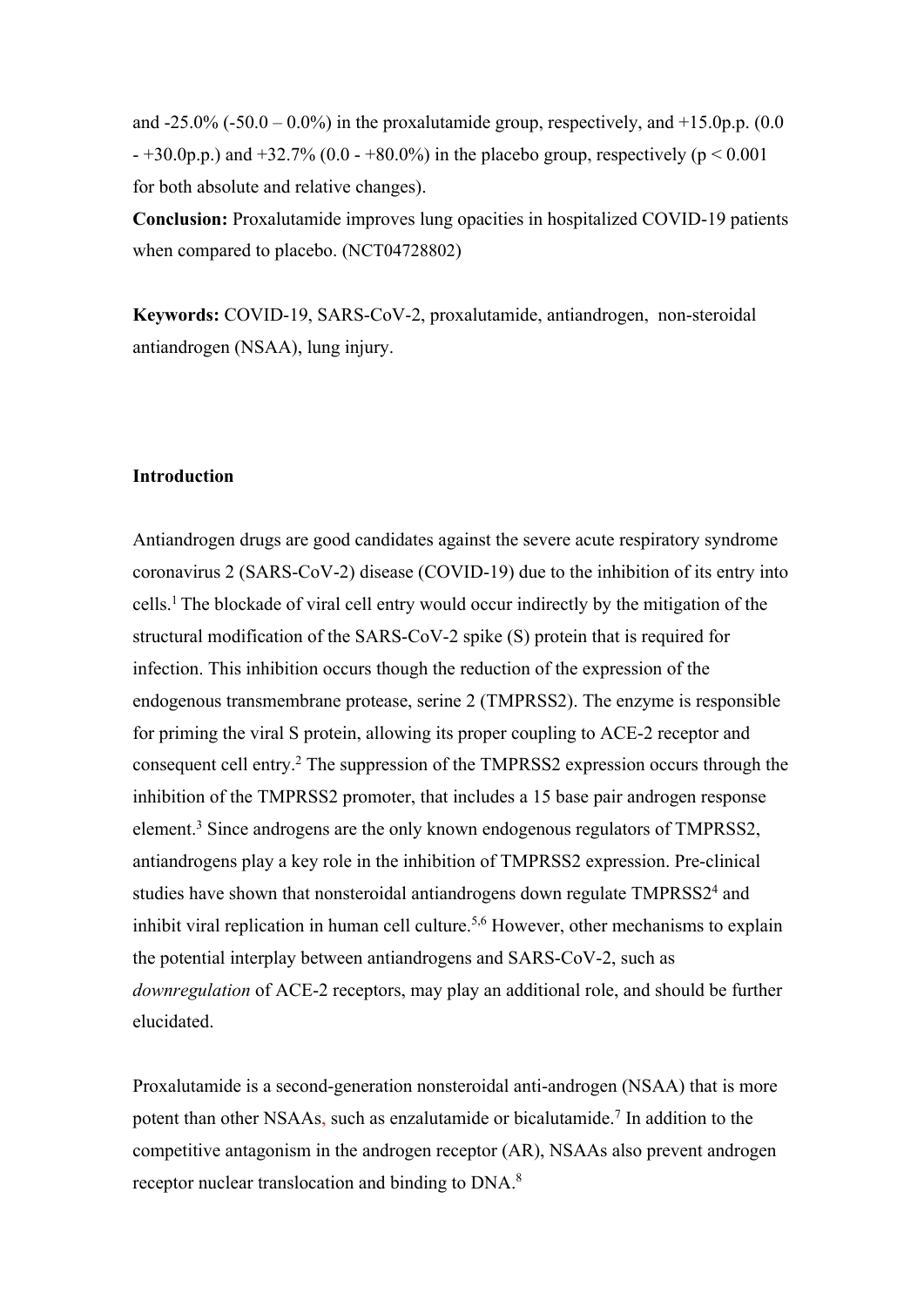The efficacy of proxalutamide was previously demonstrated for SARS-CoV-2 positive men in an outpatient setting.<sup>9,10</sup> The Proxa-Rescue AndroCoV Trial has now demonstrated the efficacy of proxalutamide for hospitalized COVID-19 men and women patients regarding clinical recovery speed (128% increase in recovery speed) and reduction of mortality rate (77.7% reduction in the 28-day mortality rate), though a double-blinded, placebo-controlled, multicenter randomized clinical trial, when compared to patients under usual care.<sup>11</sup>

Radiological improvement of COVID-19 tends to occur later in the recovery process, with easing of lungs appearance on chest computed tomography (CT) scan usually observed only after seven to 14 days <sup>12</sup>. Due to the dramatic improvement observed in part of the patients of the proxalutamide arm, we hypothesized that an early improvement in the radiological aspect would also occur, which would reinforce the efficacy of proxalutamide for hospitalized COVID-19 patients.

The objective of the present analysis is to compare the radiological findings of hospitalized COVID-19 patients included in the RCT between the proxalutamide and placebo arms, to reinforce the efficacy of proxalutamide observed clinically through increase in recovery speed and reduction of mortality rate.

## **Methods**

## *Trial Design, Setting and Locations*

Study design, criteria for eligibility, randomization, procedures, outcomes are described elsewhere.11

This is a *post-hoc* analysis of the radiological findings of a double-blinded, placebocontrolled, prospective, two-arm randomized clinical trial (RCT), that encompassed the three institutions of the city of Manaus, Amazonas, Brazil, that participated in the study. The other five centers included in the RCT were not included due to the lack of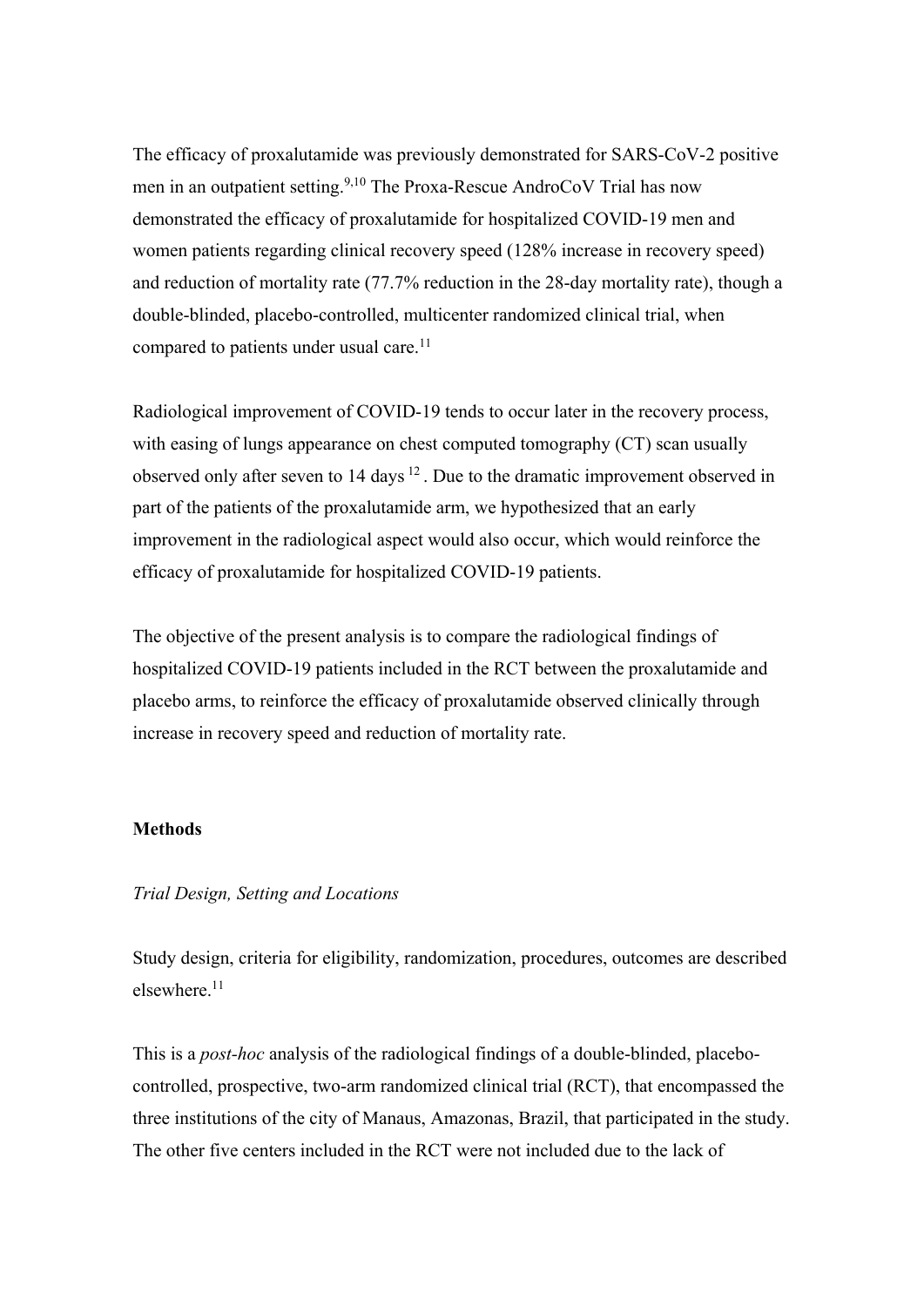available CTs for regular evaluation of COVID-19. The study was conducted between February 1 and April 15, 2021, including enrollment and follow-up.

The RCT was approved by Brazilian National Ethics Committee of the Ministry of Health, under the approval number 4.513.425 of the process number (CAAE) 41909121.0.0000.5553 (original name of the Ethics Committee: Comitê de Ética em Pesquisa (CEP) do the Comitê Nacional de Ética em Pesquisa (CONEP) do Ministério da Saúde - CEP/CONEP/MS). All data used for the present *post-hoc* analysis was entirely covered by the approval obtained with the Brazilian National Ethics Committee of the Ministry of Health (MS) (approval number 4.513.425). The RCT was registered in clinicaltrials.gov (NCT04728802).

## *Eligibility criteria*

In short, for inclusion, men and women above 18 years old hospitalized due to COVID-19 confirmed with a positive real-time reverse transcription polymerase chain reaction (rtPCR) test for SARS-CoV-2 (Cobas SARS-CoV-2 rtPCR kit test protocol, Roche, USA) were considered.

Exclusion criteria included mechanical ventilation at the time of randomization, known congestive heart failure class III or IV (New York Heart Association), immunosuppression, alanine transferase (ALT) above five times ULN (> 250 U/L), creatinine above 2.5 mg/ml or a calculated eGFR below 30 ml/min, current use of antiandrogen medications, planning to attempt to have kids within 90 days after the intervention, and women that were pregnant or breastfeeding.

For the present *post-hoc* analysis of the radiological findings, all patients that participated in the Proxa-Rescue AndroCoV Trial<sup>11</sup> from the three hospitals located in the city of Manaus, Amazonas, Brazil, were included. There were no selection criteria among patients enrolled in the RCT from these hospitals for the initial assessment. Patients with at least two chest CT scans during hospitalization were included in the present analysis, since at least two scans were needed for comparison purposes. All potential limitations of a subgroup *post-hoc* analysis of a RCT described by Pocock *et al* were addressed.<sup>13</sup>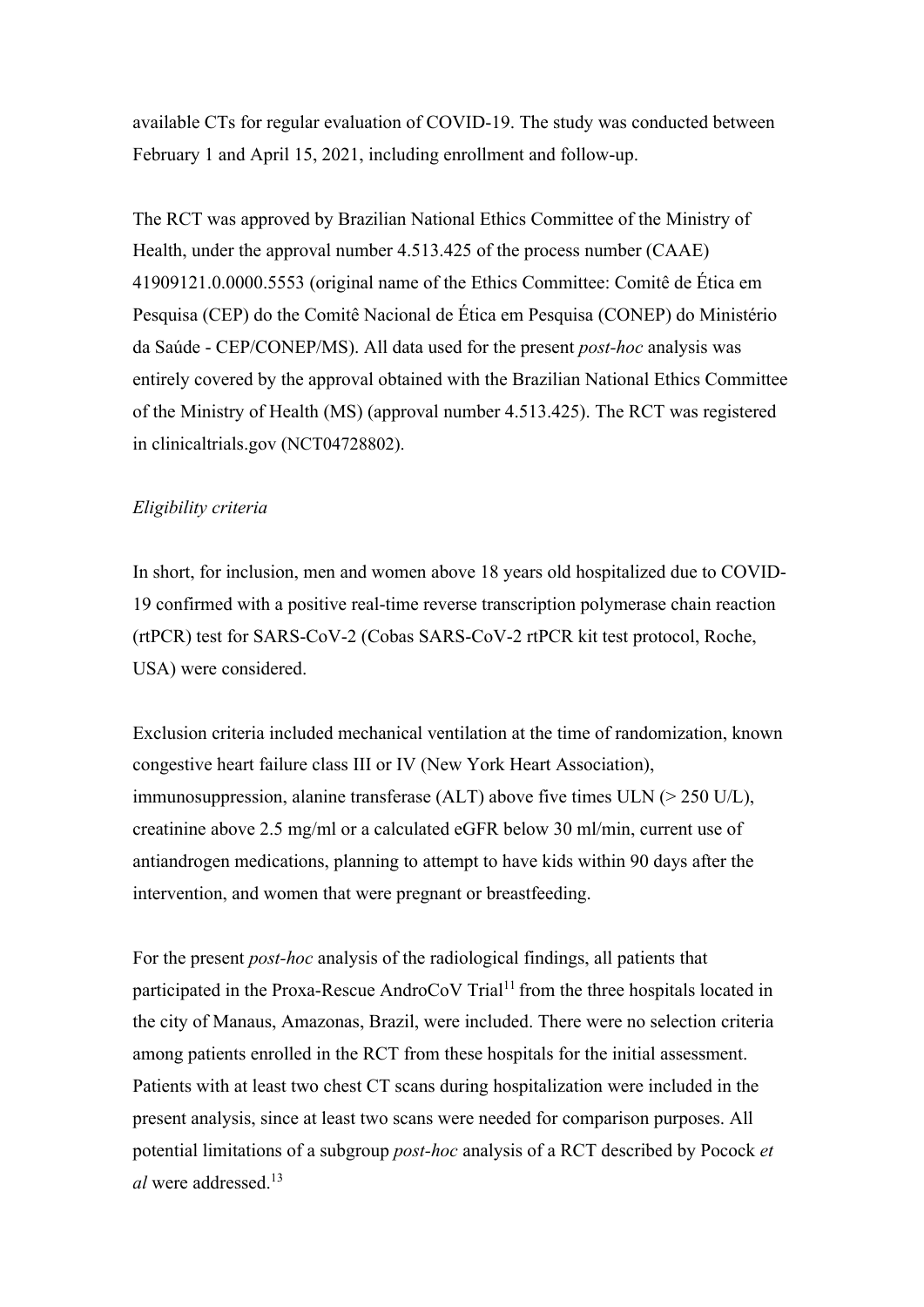# *Procedures*

Patients were randomized to receive either proxalutamide 300 mg/day plus usual care or a placebo plus usual care for 14 days in a 1:1 ratio. If patients were discharged before 14 days, they were instructed to continue treatment. Therapy compliance was monitored daily for both inpatients and patients that were discharged until day 14, and then in days 21 and 28 if discharged before, or daily if still hospitalized.

The COVID-19 8-point ordinal scale was used as the parameter for monitoring. The ordinary clinical scale is defined as: 8. Death; 7. Hospitalized, on invasive mechanical ventilation; 6. Hospitalized, on non-invasive ventilation or high flow oxygen devices; 5. Hospitalized, requiring supplemental oxygen; 4. Hospitalized, not requiring supplemental oxygen- requiring ongoing medical care (COVID-19 related or otherwise); 3. Hospitalized, not requiring supplemental oxygen - no longer requires ongoing medical care; 2. Not hospitalized, limitation on activities; and 1. Not hospitalized, no limitations on activities.<sup>11</sup>

Baseline characteristics, previous medical history, comorbidities and concomitant medications were recorded. Usual care for hospitalized COVID-19 patients as per the hospitals protocol included enoxaparin, colchicine, methylprednisolone or dexamethasone, and antibiotic therapy as required. The usual care was not changed for the RCT.

Before the onset of the RCT, a random sequence using 4, 6 and 8 block sizes and a list length for 662 treatments was created thought a randomization software. <sup>14</sup> The randomization sequence and allocation concealment were performed remotely and was not stratified by institution. Pre-packing of tablets of either active or placebo group was manufactured to have identical physical characteristics, and was manufactured and transported by Kintor Pharmaceuticals Ltd. Suzhou, China.

## *Protocol for the exploratory analysis of the chest CT scans*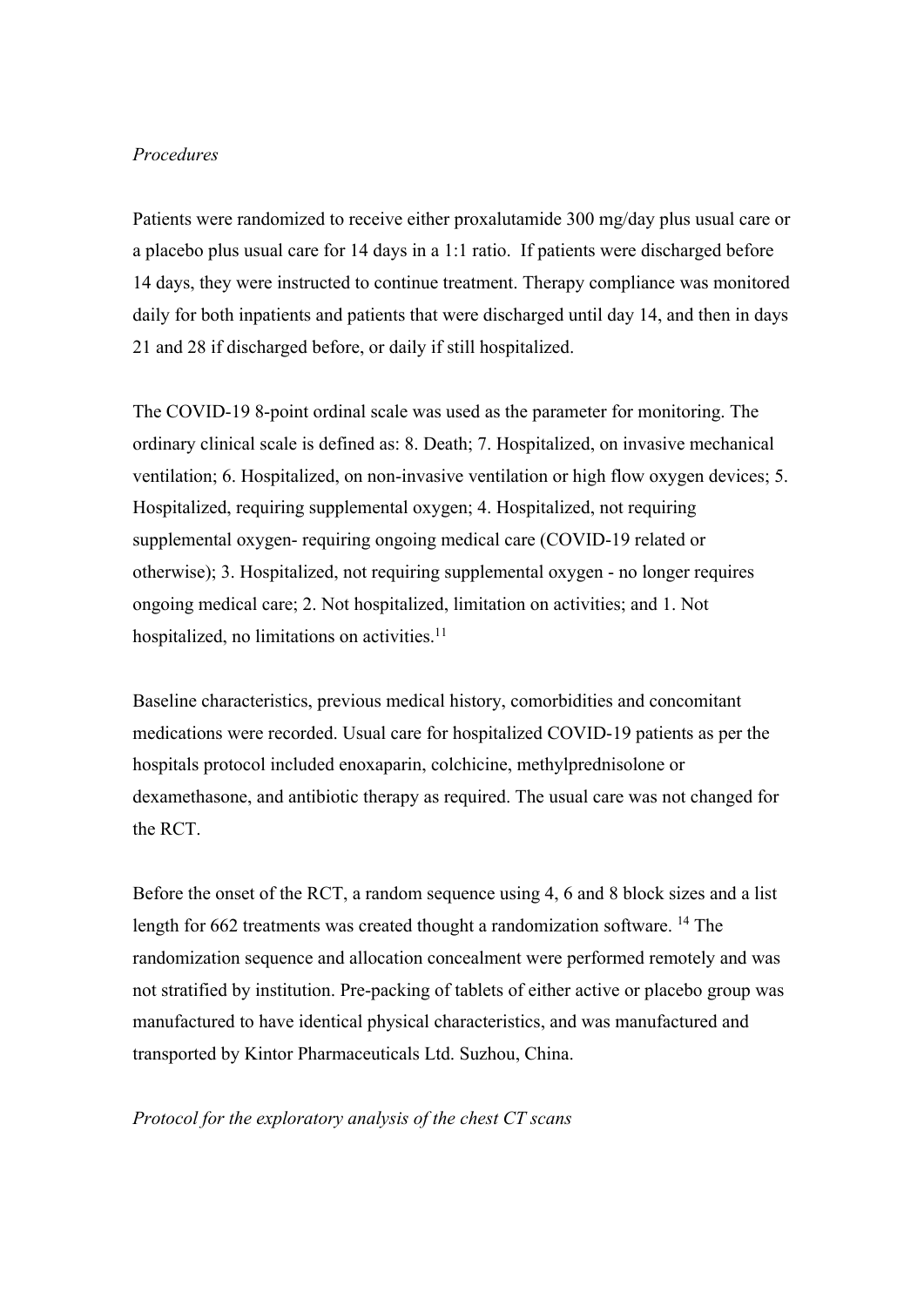As per the protocol of the three hospitals located in the city of Manaus, Amazonas, Brazil, patients hospitalized due to COVID-19 had chest CT-scans approximately every five days, or whenever it was feasible to transport patient to the CT-scan room. A first chest CT scan was performed upon randomization and a second CT scan was performed approximately five days later, whenever patient health condition permitted the transportation. Patients in ICU or clinically unstable were not eligible for the five-day interval CT-scan follow-up.

The analysis of the chest CT scan was performed by board-certified radiologists with previous clinical expertise in COVID-19, that quantified the percentage of lung parenchyma involved in COVID-19, based on the classifications proposed by Xie et al, Zhao et al, Pan et al, Li et al, Chung et al, and Yuan et al,  $15-20$  following the standardization proposed by Martinez Chamorro et al.<sup>12</sup> The three hospitals unified and standardized the methods for the quantification of lung affected in order to avoid interoperator differences. All chest CT scans were performed in CT SOMATOM model with 64-slice data acquisition (Simens Healthineers, Siemens, Germany).

Bilateral reticular patterns, peripheral bilateral ground-glass opacities, and patchy or confluent multifocal consolidation were considered as findings consistent with COVID-19 pneumonia. Central consolidation and unilateral ground-glass opacities were considered as indeterminate for COVID-19. Pneumothorax, pneumomediastinum, pleural effusion, lobar consolidation, military patterns or cavitation were not considered as part of COVID-19 pneumonia, although a series of case reports have described the first two characteristics. Long term fibrotic changes, such as honeycombing or traction bronchiectasis, could be consequences of COVID-19, but were not considered as part of the quantification of lungs affected. In short, only CO-RADS 6 were included in this analysis. All patients had diagnosis of COVID-19 through positive rtPCR-SARS-CoV-2 test.21

The analyses were performed in a complete independent manner. Radiologists were not informed whether patients were or were not participating in the RCT, as well as in which arm they were designated.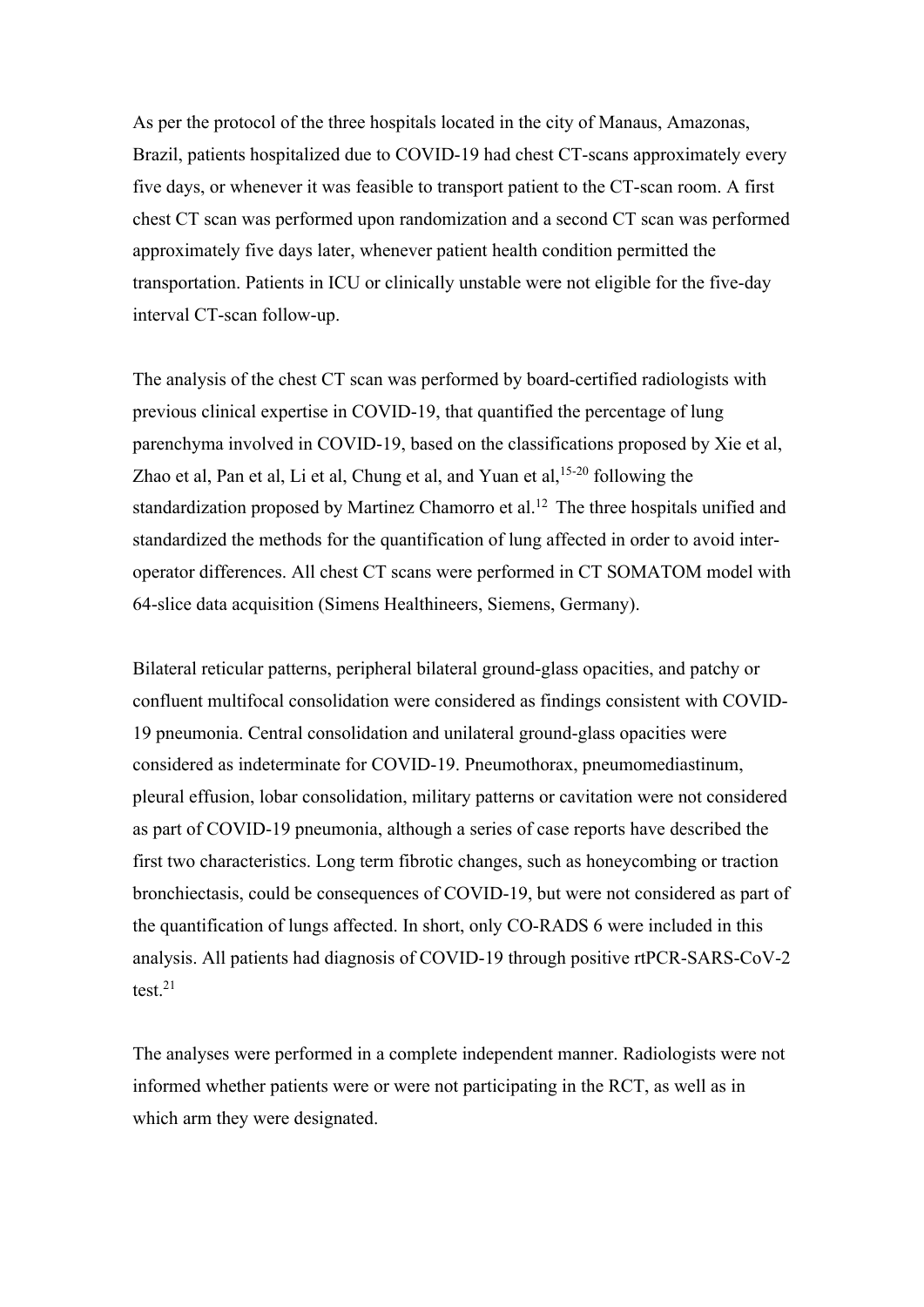For quantification purposes, whenever an interval of percentage was provided instead of an exact percentage, this was replaced by an exact value, as following:  $\langle 5\% \rangle = 2\%;$  $\langle 10\% = 5\% : \langle 25\% = 10\% : 10\text{-}25\% = 20\% : \langle 30\% = 15\% : \langle 50\% = 30\% : 25\text{-}50\% =$  $40\%$ ;  $>30\% = 50\%$ :  $50-60\% = 60\%$ ;  $>50\% = 70\%$ ;  $50-75\% = 65\%$ ;  $>75\% = 90\%$ ;  $>80\%$  $= 90\%$ ; and  $> 90\% = 95\%$ .

For the present exploratory analysis, all COVID-19 hospitalized patients enrolled in the RCT from the three hospitals of the city of Manaus, Amazonas, were initially considered. Among these patients, all those with at least two chest CT scans during hospitalization were included for the analysis.

#### *Endpoints*

The differences in the quantification of lung parenchyma affected by COVID-19 chest, seen through chest CT scan results, between the baseline (first) and second exam, in terms of: 1. absolute changes (in points percent – p.p.; *eg..* If the first CT scan showed 50% of lungs affected and the second CT scan showed 25% of lungs affected, a 25p.p. reduction – -25p.p – was observed); and 2. relative changes (percentage of change.; *eg..* If the first CT scan showed 50% of lungs affected and the second CT scan showed 25% of lungs affected, a 50%. reduction  $-50\%$  – was observed, compared to the first CT scan), were compared between proxalutamide and placebo arms. Baseline characteristics and clinical outcomes are described to evaluate whether the dimension of the drug efficacy of the RCT is represented in this *post-hoc* analysis.

## *Statistical Analysis*

An original intention-to-treat (ITT) protocol (unmodified) was used for data analysis. Analysis was not stratified by sex since both men and women presented similar clinical responses to proxalutamide in the RCT compared to placebo.

Cox proportional hazards model was used to calculate hazard ratio (HR) for all-cause 14-day and 28-day mortality and their 95% confidence interval (CI), to measure the effects of proxalutamide versus placebo. Non-parametric Kruskal-Wallis Test was employed to measure the effects of proxalutamide *versus* placebo for radiological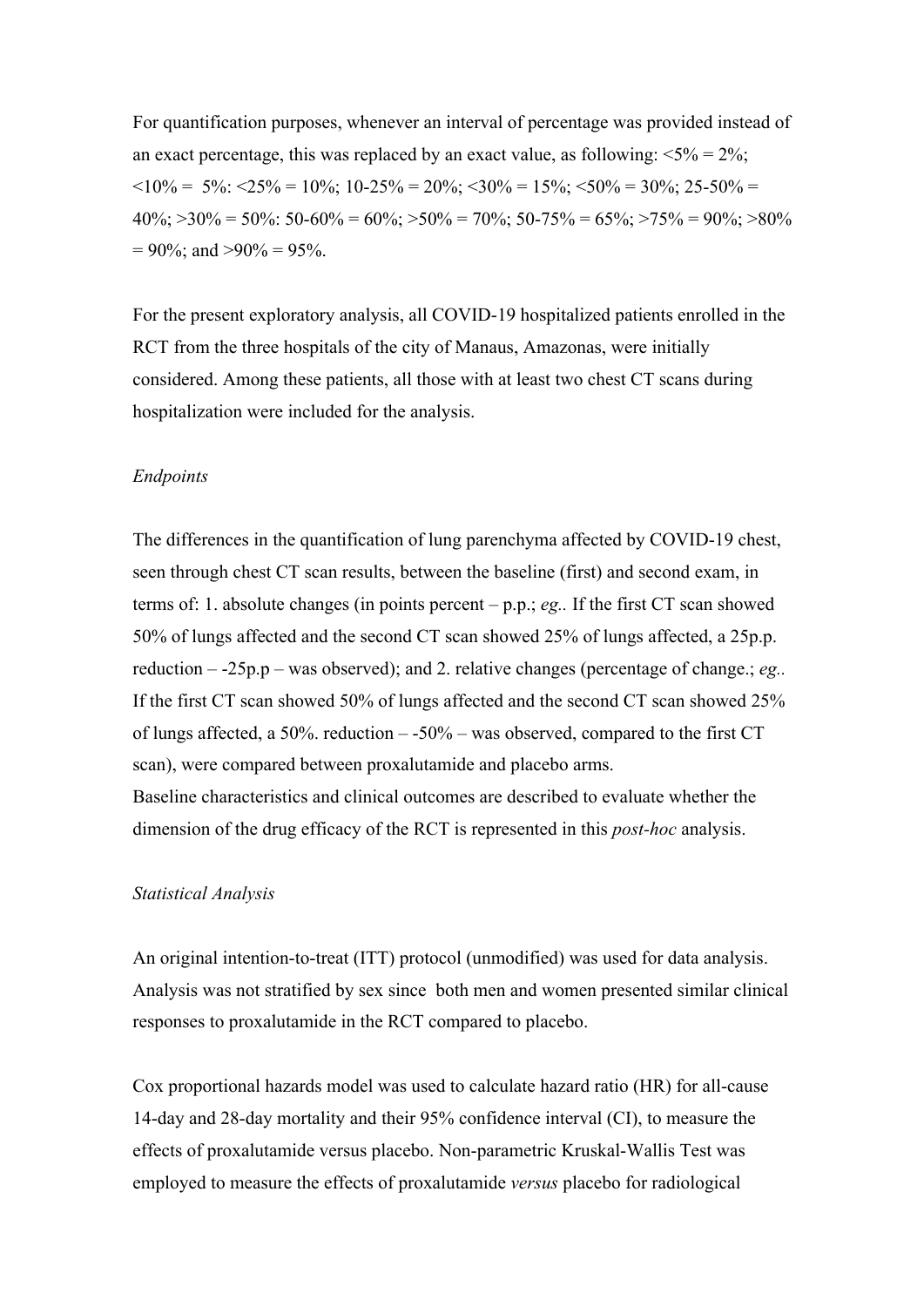endpoints, and disclosed as *p-values*. All statistical tests were performed using IBM-SPSS statistics version 25.0 software (IBM, USA).

# **Results**

The flowchart depicting the subject selection in the proposed protocol is shown in Figure 1. A total of 395 patients were initially evaluated, including 97 patients in the active arm and 298 patients in the placebo arm, which corresponds to all patients enrolled in the three hospitals from Manaus, Amazonas, Brazil. Imbalances between sites in terms of active and placebo proportions are explained elsewhere.<sup>11</sup> Of these,  $72$ patients from the proxalutamide arm and 179 patients from the placebo arm had at least two chest CT scans, and were included in the present analysis.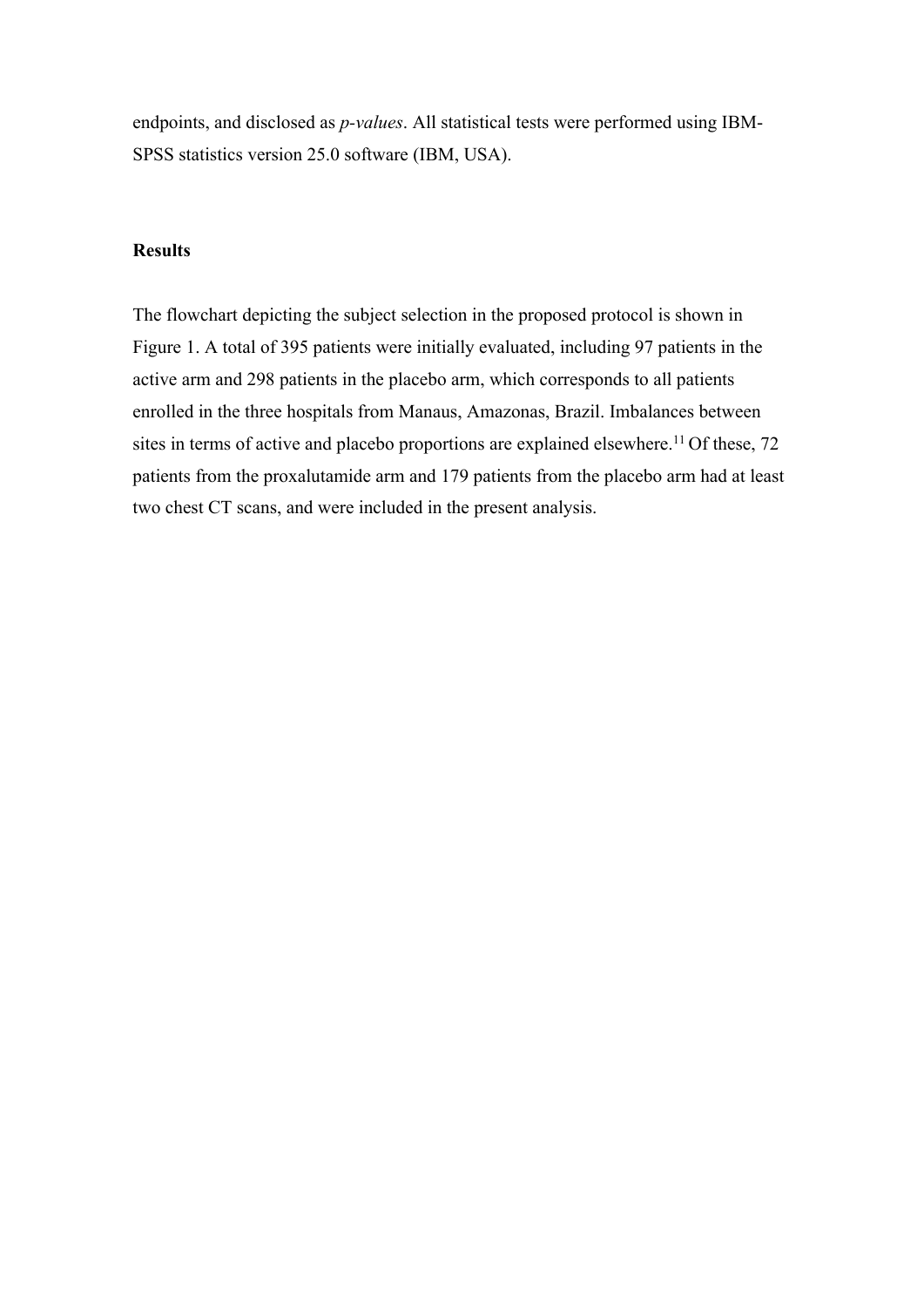## Figure 1. Protocol flowchart.



#### **Figure 1. Procotol flowchart – Analysis of the chest CT scans in the Proxa-Rescue AndroCoV Trial.**

CT = computed tomography

Baseline characteristics, including age, proportion between males and females, and presence of comorbidities, and additional parameters such as median time since hospitalization, distribution of the score in the COVID-19 ordinary scale, and use of concomitant medications were similar between proxalutamide and placebo group (Table 1).

Of the patients included in the present exploratory analysis, the 14-day mortality was 3.1% in the proxalutamide group and 38.9% in the placebo group, with a mortality risk ratio (RR) of 0.08 (0.03-0.14). The 28-day mortality was 6.2% in the proxalutamide group and 48.7% in the placebo group, with a mortality RR of 0.13 (0.06-0.28). The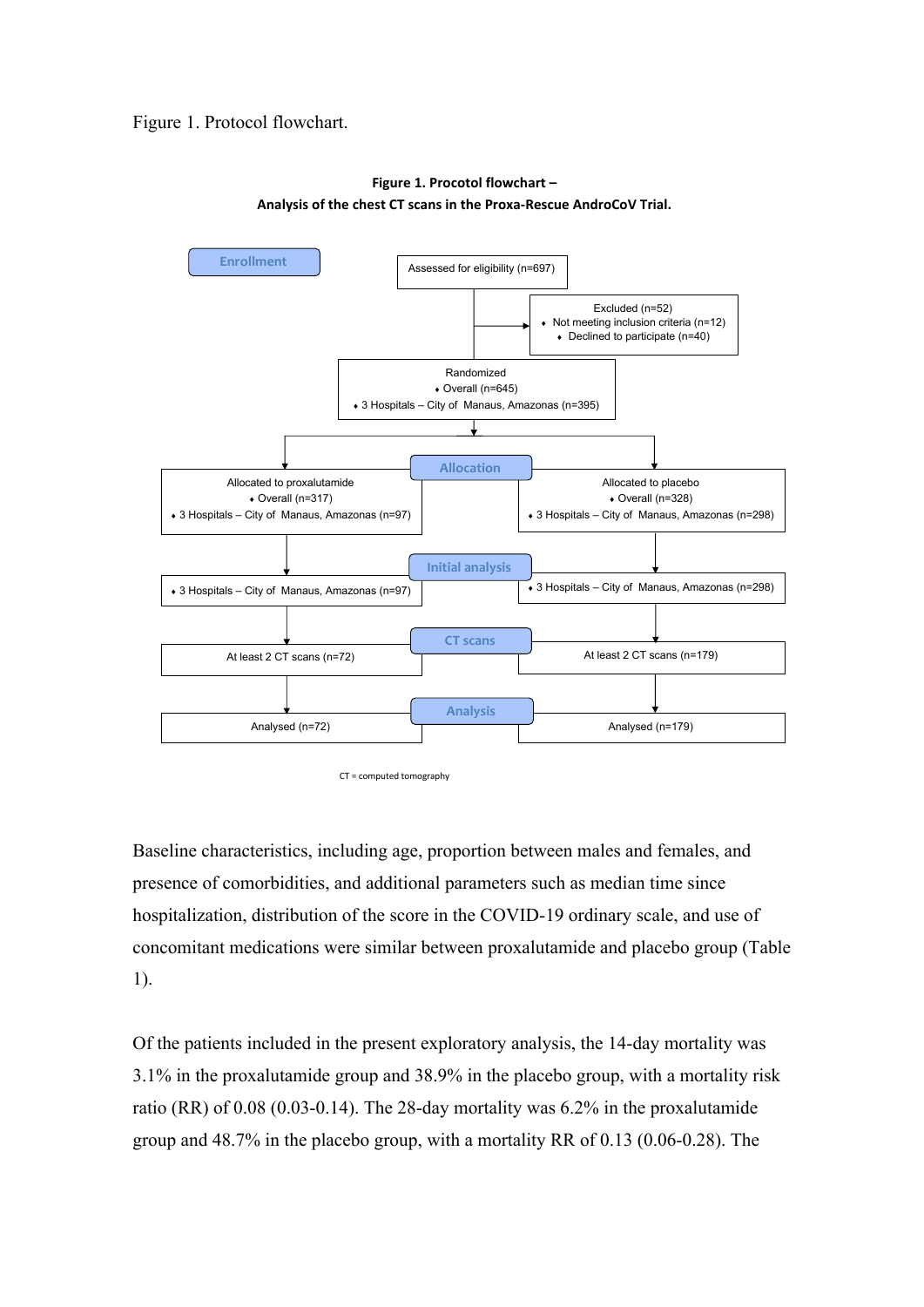median hospitalization length stay was 8.0 days in the proxalutamide group and 12.0 days in the placebo group  $(p < 0.0001)$  (Table 1).

No drug-related severe adverse effects (SAEs) were reported (Table 1).

**Table 1**. Baseline clinical characteristics, outcomes, and adverse effects.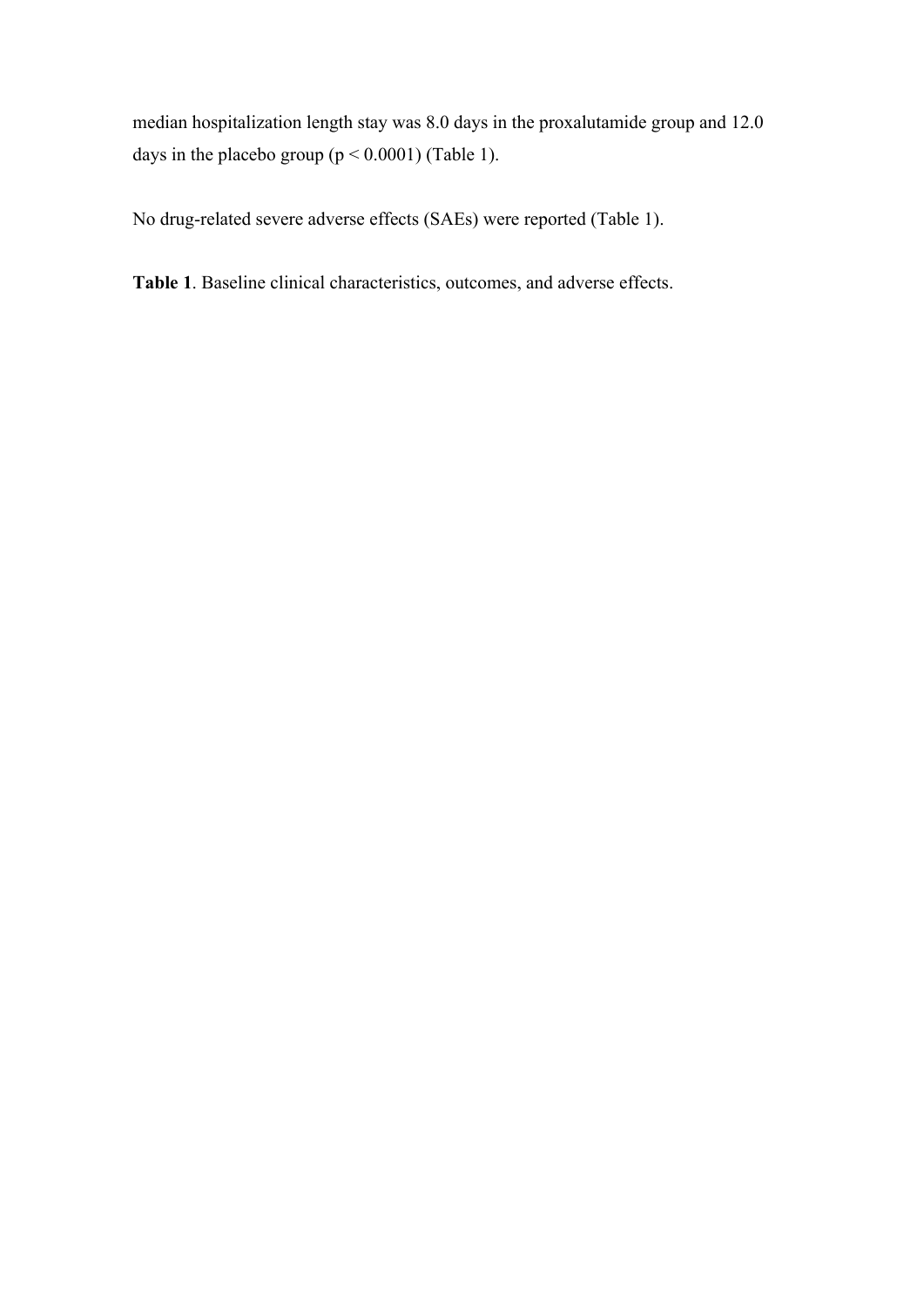| <b>INTENTION-TO-TREAT IN THE</b><br>THREE INTITUTIONS LOCATED IN THE CITY OF MANAUS, AMAZONAS, BRAZIL |                  |                 |                  |             |  |  |  |
|-------------------------------------------------------------------------------------------------------|------------------|-----------------|------------------|-------------|--|--|--|
| Characteristic                                                                                        | <b>Overall</b>   | Proxalutamide   | <b>Placebo</b>   | p           |  |  |  |
|                                                                                                       | $N = 395$        | $N=97$          | $N = 298$        |             |  |  |  |
| Age                                                                                                   |                  |                 |                  |             |  |  |  |
| $Median - years (IQR)$                                                                                | 47.5 (38-59)     | 46.5 (39-59)    | $47.5(37-60)$    | n/s         |  |  |  |
| $> 55$ yr – no. $(\% )$                                                                               | 254 (36.5%)      | 34 $(35.1\%)$   | $110(36.9\%)$    | n/s         |  |  |  |
| $Sex - no. (%)$                                                                                       |                  |                 |                  |             |  |  |  |
| Female                                                                                                | 168 $(42.6\%)$   | 37 (38.2%)      | 131 (44.0%)      | .527        |  |  |  |
| Male                                                                                                  | 227 (57.4%)      | $60(61.8\%)$    | $167(56.0\%)$    |             |  |  |  |
| BMI > 30 - no. $(\% )$                                                                                | 35 $(8.9\%)$     | s12(12.4%)      | 23(7.7%)         | n/s         |  |  |  |
| Hypertension – no. $(\%)$                                                                             | 99 (25.1%)       | 30 (30.9%)      | 69 (23.2%)       | n/s         |  |  |  |
| Type 2 diabetes mellitus – no. $(\%)$                                                                 | 35 $(8.9\%)$     | $13(13.4\%)$    | 32 (10.7%)       | n/s         |  |  |  |
| $COPD - no.$ (%)                                                                                      | $12(3.3\%)$      | $5(5.2\%)$      | $7(2.3\%)$       | n/s         |  |  |  |
| Chronic kidney disease – no. $(\%)$                                                                   | $0(0.0\%)$       | $0(0.0\%)$      | $0(0.0\%)$       | n/s         |  |  |  |
| Median time from hospitalization to                                                                   | $2.0(1.0-4.0)$   | $2.0(1.0-3.0)$  | $2.0(1.0-4.0)$   | n/s         |  |  |  |
| randomization $(IQR)$ - days                                                                          |                  |                 |                  |             |  |  |  |
| Score on the COVID-19 ordinal scale– no. $(\%)$                                                       |                  |                 |                  |             |  |  |  |
| 3. Hospitalized, not requiring<br>supplemental oxygen - no longer requires                            | $2(0.5\%)$       | $0(0.0\%)$      | $2(0.7\%)$       | n/s         |  |  |  |
| ongoing medical care                                                                                  |                  |                 |                  |             |  |  |  |
| 4. Hospitalized, not requiring                                                                        | $13(3.3\%)$      | $3(3.1\%)$      | $10(3.4\%)$      | n/s         |  |  |  |
| supplemental oxygen, requiring ongoing                                                                |                  |                 |                  |             |  |  |  |
| medical care (COVID-19 related or<br>otherwise)                                                       |                  |                 |                  |             |  |  |  |
| 5. Hospitalized, requiring supplemental                                                               | $117(29.6\%)$    | 22(22.7%)       | 95 (31.9%)       | n/s         |  |  |  |
| oxygen                                                                                                |                  |                 |                  |             |  |  |  |
| 6. Hospitalized, receiving non-invasive                                                               | 263 (66.6%)      | 72 (74.2%)      | 191 (64.1%)      | n/s         |  |  |  |
| ventilation or high flow oxygen devices<br>Concomitant medications – no. $(\%)$                       |                  |                 |                  |             |  |  |  |
| Ceftriaxone                                                                                           |                  |                 |                  |             |  |  |  |
| Colchicine                                                                                            | 638 (98.9%)      | 95 (97.9%)      | 295 (99.0%)      | n/s         |  |  |  |
|                                                                                                       | 407 (63.1%)      | 97 (100%)       | 298 (100%)       | n/s         |  |  |  |
| Enoxaparin                                                                                            | 645 (100%)       | 97 (100%)       | 298 (100%)       | n/s         |  |  |  |
| Macrolides (azithromycin,<br>clarithromycin)                                                          | 631 (97.8%)      | 89 (91.7%)      | 296 (99.3%)      | n/s         |  |  |  |
| Glucocorticosteroids (dexamethasone,<br>methylprednisolone)                                           | 645 (100%)       | 97 (100%)       | 298 (100%)       | n/s         |  |  |  |
| Omeprazole                                                                                            | 645 (100%)       | 97 (100%)       | 298 (100%)       | n/s         |  |  |  |
| Score on the COVID-19 ordinal scale at Day 14-                                                        | $5.0(1-7)$       | $1.0(1-2)$      | $6.5(2-8)$       | ${}< 0.001$ |  |  |  |
| Median (IQR)                                                                                          |                  |                 |                  |             |  |  |  |
| Score on the COVID-19 ordinal scale at Day 28-                                                        | $4.0(1-8)$       | $1.0(1-1)$      | $5.5(2-8)$       | ${}< 0.001$ |  |  |  |
| Median (IQR)                                                                                          |                  |                 |                  |             |  |  |  |
| Mortality at 14 days                                                                                  | $119(30.1\%)$    | $3(3.1\%)$      | 116 (38.9%)      | ${}< 0.001$ |  |  |  |
| Mortality at 28 days                                                                                  | $151(38.2\%)$    | $6(6.2\%)$      | 145 (48.7%)      | ${}< 0.001$ |  |  |  |
| Median hospitalization days (IQR)                                                                     | $11.0(7.0-17.0)$ | $8.0(6.0-12.0)$ | $12.0(8.0-18.0)$ | ${}< 0.001$ |  |  |  |
| Median hospitalization days after randomization<br>(IQR)                                              | $8.0(5.5-12.0)$  | $6.0(4.0-8.0)$  | $9.0(6.0-14.0)$  | ${}< 0.001$ |  |  |  |
| Grade $5 - n$ (%)                                                                                     |                  |                 |                  |             |  |  |  |
| Death, Day 14                                                                                         | 119 $(30.1\%)$   | $3(3.1\%)$      | 116 (38.9%)      | ${}< 0.001$ |  |  |  |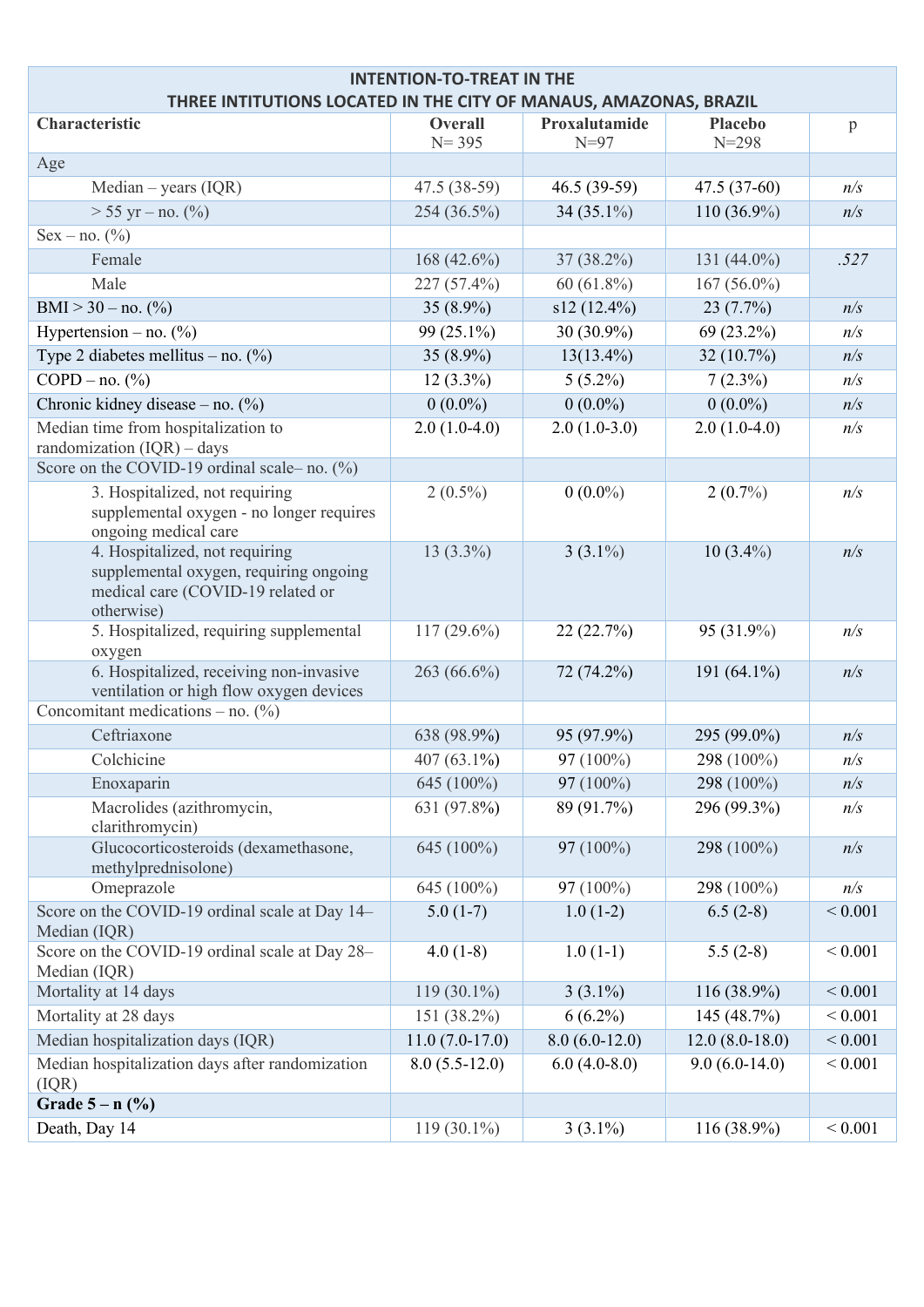| Death, Day 28                                          | 151 (38.2%) | $6(6.2\%)$ | 145 $(48.7%)$ | ${}_{0.001}$ |
|--------------------------------------------------------|-------------|------------|---------------|--------------|
| Grades 4 or $3 - n$ (%)                                |             |            |               |              |
| Mechanical ventilation, Day 14                         | $36(9.1\%)$ | $3(3.1\%)$ | 33 $(11.1\%)$ | ${}_{0.001}$ |
| Mechanical ventilation, Day 28                         | $3(0.8\%)$  | $1(1.0\%)$ | $2(0.7\%)$    | n/s          |
| Renal failure (creatinine increase $> 100\%$ )         | $22(5.6\%)$ | $3(3.1\%)$ | $19(6.4\%)$   | 0.07         |
| Liver damage (ALT $>$ 250 U/L or $>$ 100%<br>increase) | $20(5.1\%)$ | $4(4.1\%)$ | $16(5.4\%)$   | n/s          |
| Grades 2 or $1 - n$ (%)                                |             |            |               |              |
| Diarrhea                                               | $32(8.1\%)$ | 22(22.7%)  | $10(3.4\%)$   | 0.005        |
| Abdominal pain                                         | $3(0.8\%)$  | $2(2.1\%)$ | $1(0.3\%)$    | n/s          |
| Irritability                                           | $4(1.0\%)$  | $4(4.1\%)$ | $0(0.0\%)$    | n/s          |
| Spontaneous erection                                   | $4(1.0\%)$  | $4(4.1\%)$ | $0(0.0\%)$    | n/s          |
| Vomiting, dyspepsia, or palpitations                   | $0(0.0\%)$  | $0(0.0\%)$ | $0(0.0\%)$    |              |

CI = Confidence interval; IQR = Interquartile range; BMI = body mass index; COPD: chronic obstructive pulmonary disorder, COVID-19: coronavirus disease 2019.

The number of patients with at least two chest CT scans during hospitalization due to COVID-19 was 72 (74.2%) in the proxalutamide group and 179 (60.1%) in the placebo group ( $p < 0.001$ ). The median interval between two chest CT scans was 5.0 days for both groups  $(p = n/s)$ .

Radiological findings are described in Table 2. Figure 2 illustrates the percentage of lung parenchyma affected in the baseline and on-treatment chest CT scans (A) and the variation of percentage of lungs affected between baseline and on-treatment chest CT scans (B). The percentage of lung parenchyma involvement due to COVID-19 in the baseline chest CT scan (Median – Interquartile range (IQR)) was 60.0% in both proxalutamide and placebo groups, when all patients with a baseline chest CT scan were considered. When only those with at least two chest CT scans were considered, the percentage of lung affected (Median – IQR) was  $60.0\%$  (45.0-70.0%) in the proxalutamide group and 50.0% (30.0-70.0%) in the placebo group. In both cases, baseline chest CT scan was statistically similar between groups.

The percentage of lungs with COVID-19 opacities in the second chest CT scan (Median  $-$  IQR) was 35.0% (25.0-57.5%) in the proxalutamide group and 67.5% (50.0-80.0%) in the placebo group ( $p < 0.001$ ).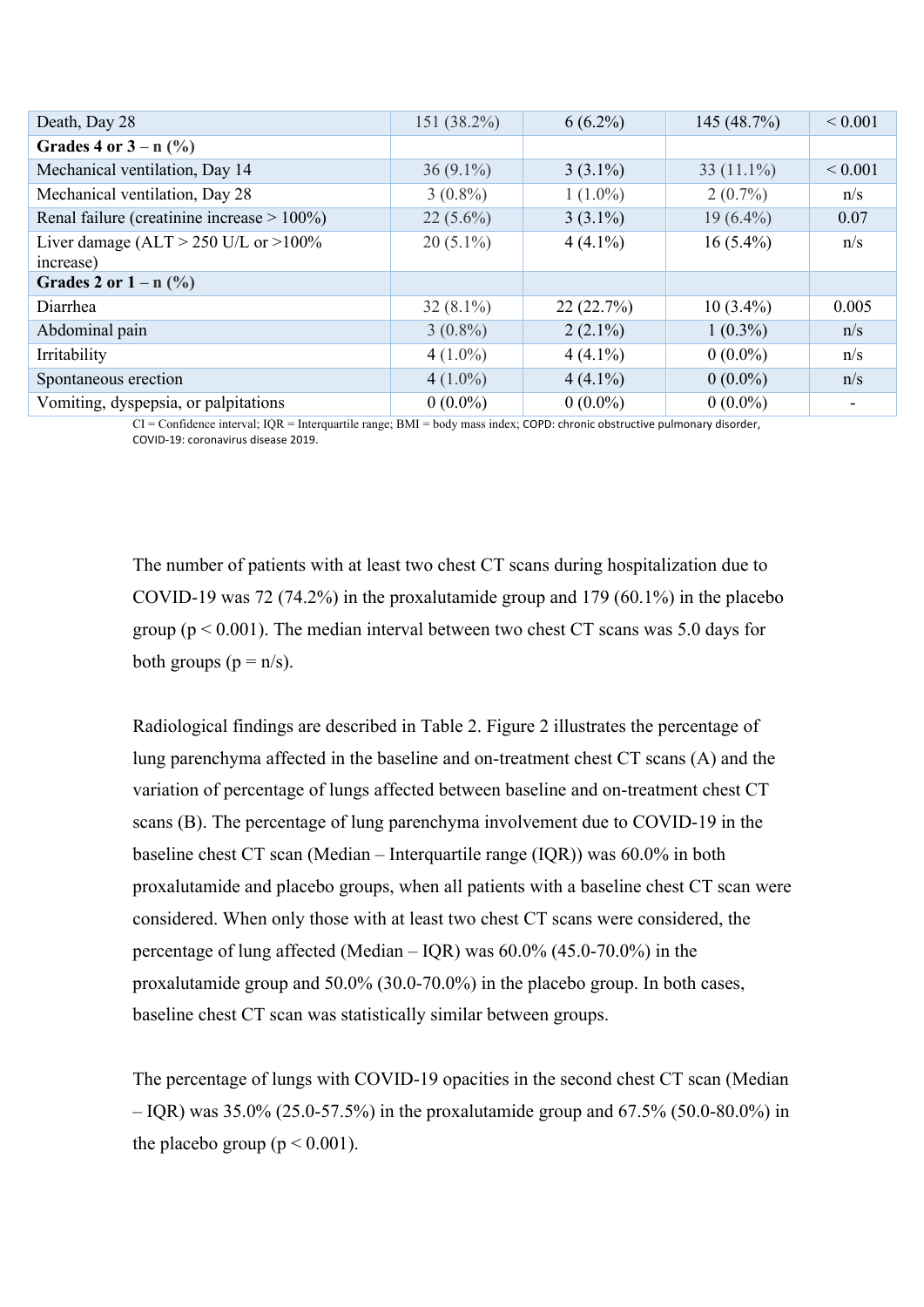The absolute change between the second and first chest CT scans (Median – IQR) was - 15.0 percent points  $(p.p.)$  (-30.0 – 0.0p.p.) in the proxalutamide group, and +15.0p.p.  $(0.0 - +30.0p.p.)$  in the placebo group ( $p < 0.001$ ).

The relative change in terms of percentage between the second and first chest CT scans (Median – IQR) was -25.0% (-50.0 – 0.0%) in the proxalutamide group and  $+32.7%$  $(0.0 - +80.0\%)$  in the placebo group ( $p < 0.001$ ).

Table 2. Radiological outcomes.

| <b>Parameter</b>                                                                                             | <b>Overall</b><br>$N = 395$    | Proxalutamide<br>$N=97$<br>$(n=72*)$ | <b>Placebo</b><br>$N = 298$<br>$(n=179*)$ | $\mathbf{p}$ |
|--------------------------------------------------------------------------------------------------------------|--------------------------------|--------------------------------------|-------------------------------------------|--------------|
| Number of subjects with at least 1 Chest<br>CT scan – $n$ (%)                                                | 357 (90.4%)                    | 89 (91.8%)                           | 268 (89.9%)                               | n/s          |
| Number of subjects with at least 2 Chest<br>CT scans $- n$ (%)                                               | 251 (63.5%)                    | 72 (74.2%)                           | 179 $(60.1\%)$                            | ${}< 0.001$  |
| Number of subjects with unknown<br>percentage of affected lungs in first chest<br>CT scan $- n$ (%)          | $4(1.0\%)$                     | $0(0.0\%)$                           | 4(1.3%)                                   | n/s          |
| Number of subjects with unknown<br>percentage of affected lungs in second<br>chest CT scan $- n$ (%)         | $4(1.0\%)$                     | $1(1.0\%)$                           | $3(1.0\%)$                                | n/s          |
| % of affected lungs in the first chest CT-<br>scan, including those without a second<br>exam - Median (IQR)* | 60.0<br>$(40.0 - 70.0)$        | 60.0<br>$(40.0 - 70.0)$              | 60.0<br>$(40.0 - 70.0)$                   | n/s          |
| % of affected lungs, excluding those<br>without a second exam - Median (IQR)**                               | 55.0<br>$(40.0 - 70.0)$        | 60.0<br>$(45.0 - 70.0)$              | 50.0<br>$(30.0 - 70.0)$                   | n/s          |
| Interval (days) between first and second<br>chest CT scan - Median (IQR)                                     | 5.0<br>$(4.0 - 7.0)$           | 5.0<br>$(4.0-6.0)$                   | 5.0<br>$(4.0 - 7.0)$                      | n/s          |
| % of affected lungs in the second chest<br>CT-scan - Median (IQR)                                            | 55.0<br>$(40.0 - 70.0)$        | 35.0<br>$(25.0 - 57.5)$              | 67.5<br>$(50.0 - 80.0)$                   | ${}< 0.001$  |
| Absolute change $(\%)$ between first and<br>second chest CT scan - Median (IQR)                              | 0.0<br>$(-10.0 - +20.0)$       | $-15.0$<br>$(-30.0 - 0.0)$           | $+15.0$<br>$(0.0 - +30.0)$                | ${}< 0.001$  |
| Relative change in terms of percentage<br>between first and second chest CT scan -<br>Median (IQR)           | $0.0\%$<br>$(-30.0 - +20.0\%)$ | $-25.0%$<br>$(-50.0 - 0.0\%)$        | $+32.7%$<br>$(0.0 - +80.0\%)$             | ${}< 0.001$  |

 $CT = computed tomograph; IQR = interquartile range$ 

\* Included for analysis; \*\*In the day of randomization;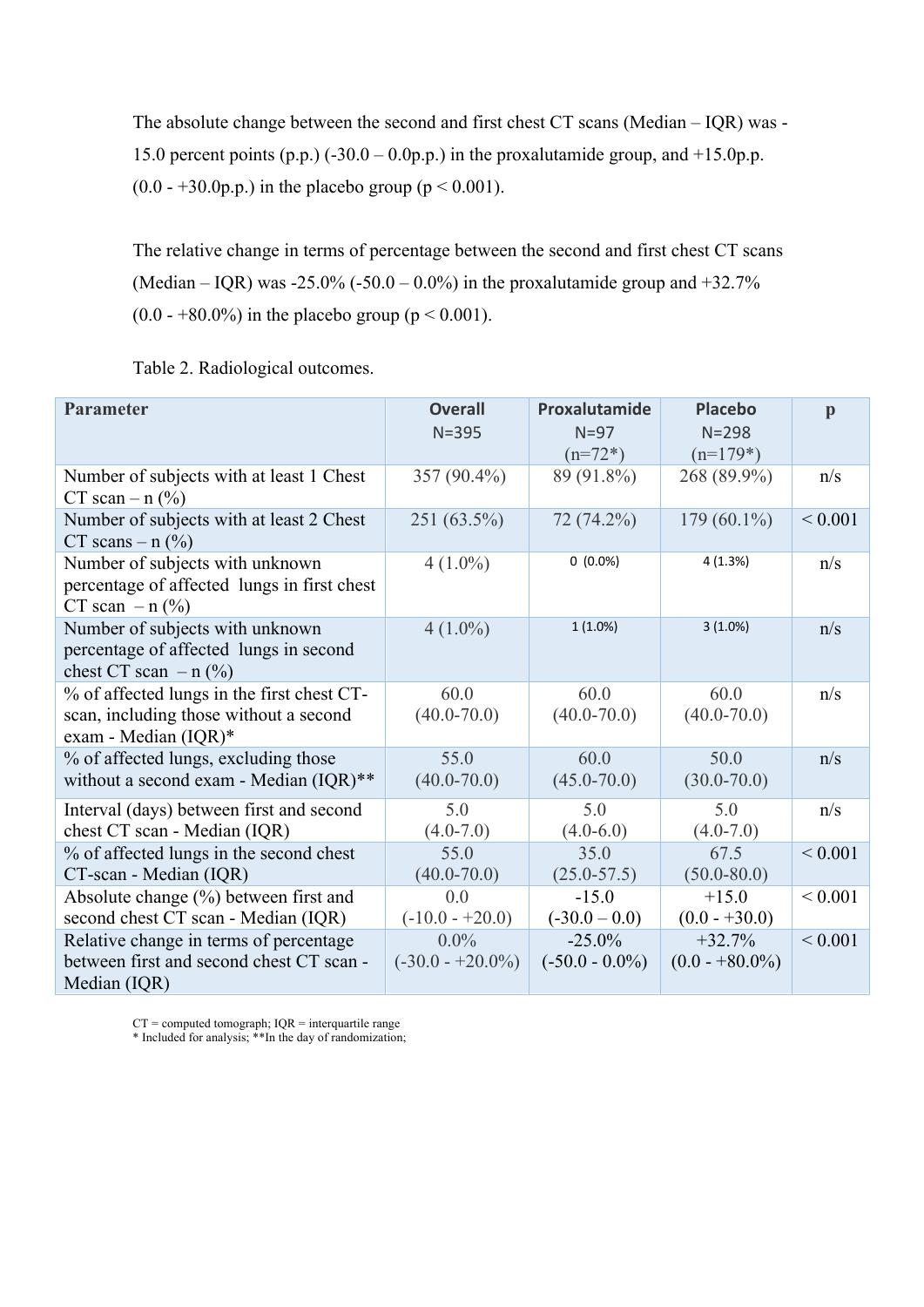

% Change between baseline and on-treatment

Figure 2. Baseline and on-treatment chest computed B tomography (CT) scans in proxalutamide *versus* placebo.

## **Discussion**

The present analysis reinforces the efficacy of proxalutamide for hospitalized patients with COVID-19. The radiological improvement provides an independent and objective evaluation of the efficacy of the drug and predicts better clinical outcomes.<sup>12,21</sup> Unlike reports of clinical improvement, radiological findings analyzed by independent radiologists are not influenced by placebo effect, even though objective parameters such as the 8-point WHO COVID ordinary scale is would also hardly be influenced by this effect, except scores 1 to 4. Hence, an open label study would probably be enough to imply causality, without major interferences of the results from lack of blinding. However, our exploratory analysis derived from a double-blind, placebo-controlled, two-arm RCT. Importantly, radiologists that analyzed the images were blind to the intervention.

We analyzed the results utilizing the most appropriate type of analysis, the unmodified ITT, a more conservative analysis that tend to underestimate drug efficacy,  $22$  in the primary analysis of the RCT. Utilizing ITT population, we were able to find a 87% reduction in the 28-day all-cause mortality in the city of Manaus. In an on-treatment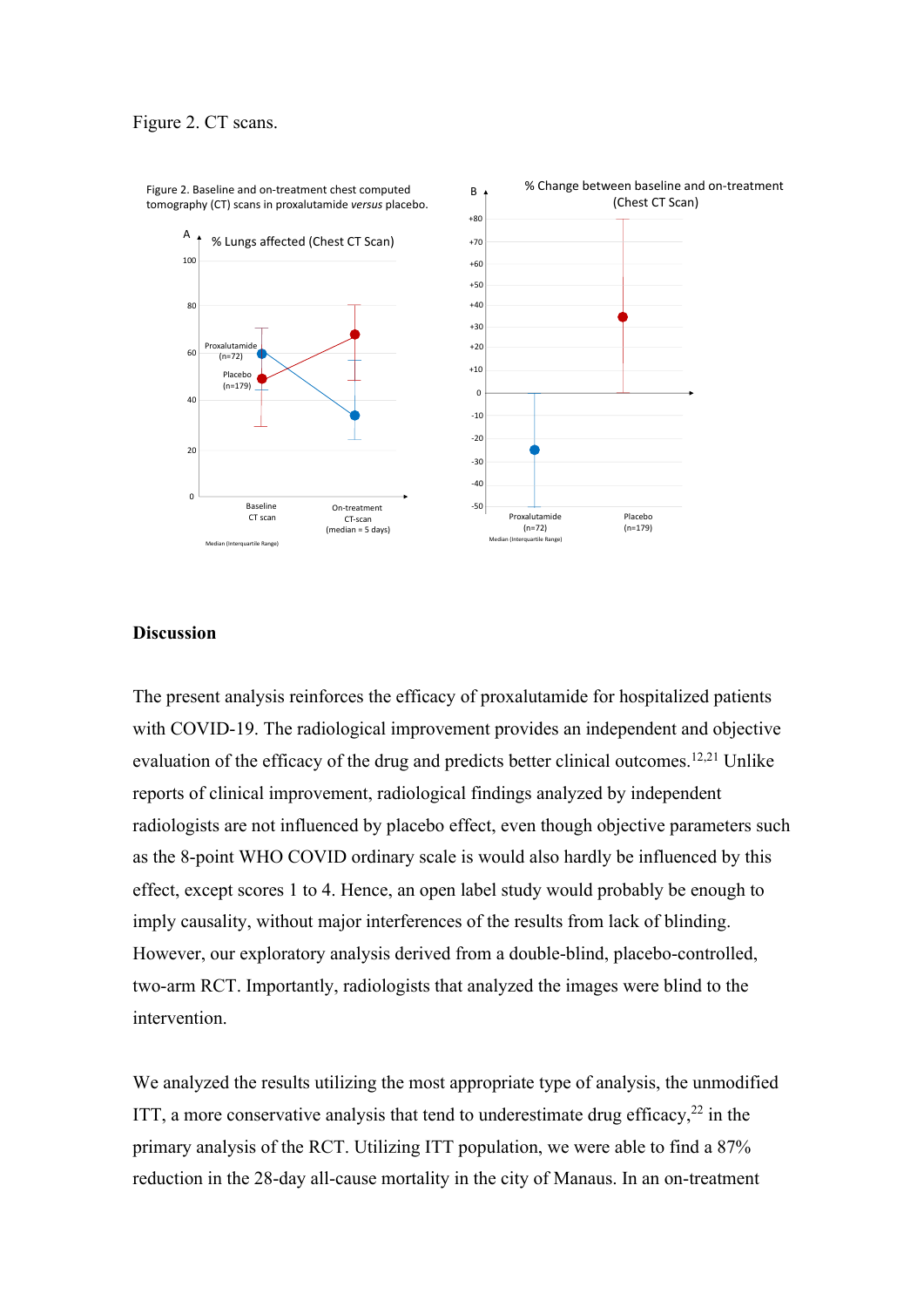(OT) analysis, the magnitude of the results tended to be even higher (92% reduction in 28-day mortality rate).<sup>11</sup>. The conservative nature of the ITT analysis and the higher efficacy on treatment completers, compared to non-treatment completers, showing a "dose response-like" behavior, are also suggestive of the efficacy of proxalutamide for hospitalized COVID-19 patients, in addition to the primary findings.

We avoided selection of patients. Instead, we included all participating subjects from the three hospitals. This regional subgroup analysis maintained a balance between proxalutamide and placebo groups in terms of demographic and baseline characteristics. Samples were precisely representative of the groups in the overall analysis. Typical limitations of a *post-hoc* analysis of a RCT are mostly absent in the present case. 13

The number of patients without at least two chest TC scans was significantly higher in the placebo group than in the proxalutamide group, possibly because the number of patients that needed ICU was significantly higher in the placebo group (Table 2). Due to the absence of a mobile CT scan, the performance of a CT scan became unfeasible when patients needed ICU, in particular when they were under mechanical ventilation (Table 2).

The present analysis possibly underestimates the efficacy of proxalutamide for hospitalized patients with COVID-19, for two reasons: 1. Patients that had better responses to proxalutamide did not undergo a second CT scan, since they were discharged before five days, when a second chest CT scan would be performed, as per the hospitals protocol. Consequently, the best responders to to proxalutamide were probably selectively removed from analysis: and 2. Patients in the placebo group that had worse progression of the COVID-19 were not able to undergo a second CT scan because most of them needed ICU before five days, which precluded them from a second CT scan. In this way, patients that had better responses to usual care were probably selectively were included in the analysis. In short, this is an analysis that compared the group that responded relatively worse to proxalutamide, and therefore remained in the hospital for a longer period of time, with the group that presented a better COVID-19 disease course and did not require ICU. This hypothesis is reinforced by the fact that the median percentage of lung affected was 60.0% when all patients from the placebo group were included, and 50.0% when only those patients with at least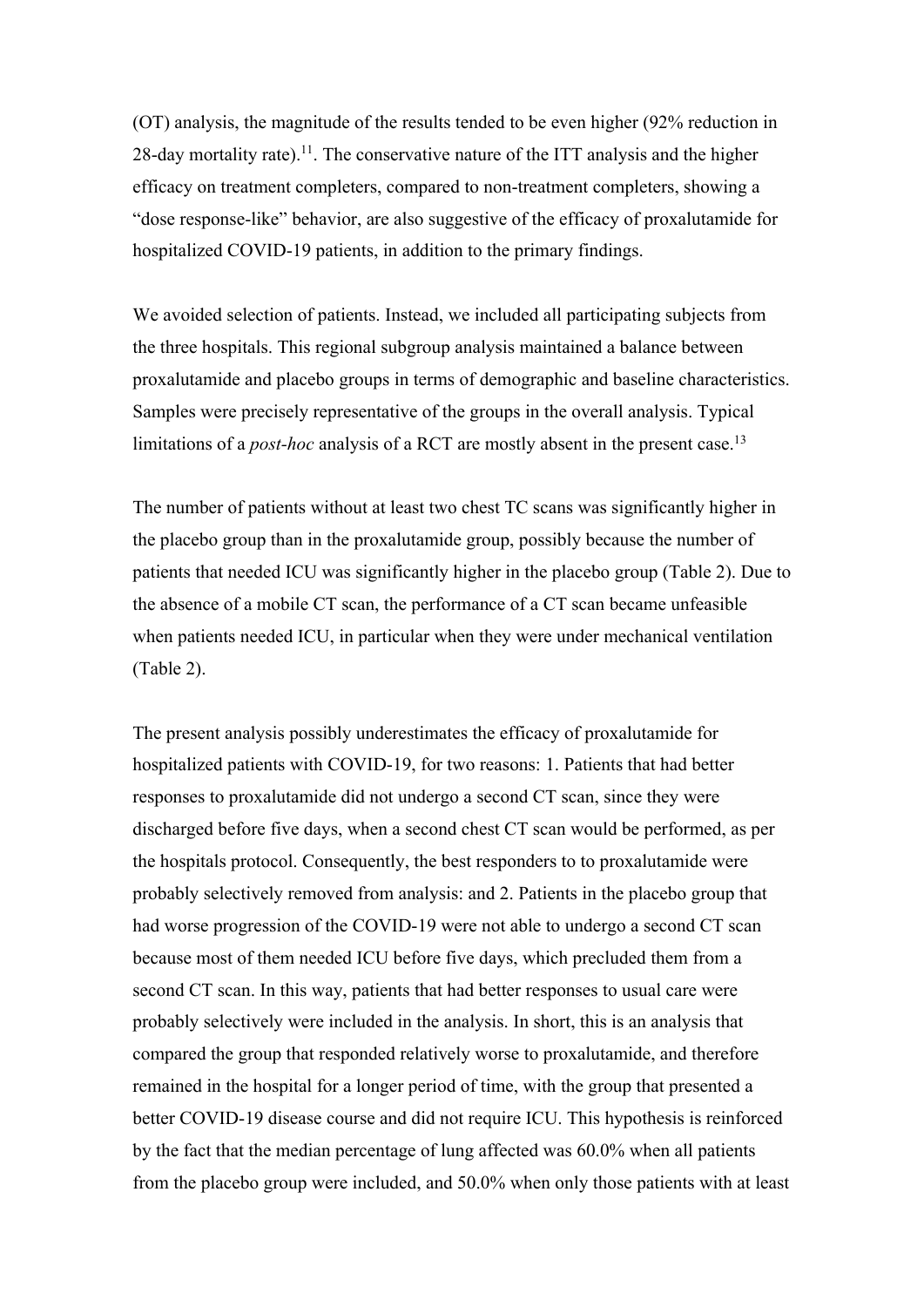two chest CT scans were included, while this difference did not occur in the proxalutamide group. This means that patients that were worse tended to be excluded from the placebo group. A significant improvement even under this conservative bias reinforces the potential efficacy of the drug.

The imbalance between actives and placebos in present analysis is a result of a conservative bias of the RCT: more actives were randomly designated to institutions with fewer resources in rural areas, while more placebos were randomly designated to hospital with better infra-structure. Since in-hospital mortality of COVID-19 is highly variable and largely depends on the hospital resources<sup>23</sup>, the use of more actives in institutions with fewer resources avoided overestimation of the drug efficacy. The analysis was conducted as Intention-To-Treat (ITT), *i.e.,* considering patients that dropped out the study, which is another conservative bias, since the efficacy of proxalutamide in hospitalized patients largely depended on a regular and uninterrupted 14-day treatment regimen. In fact, early discontinuation of the drug is highly discouraged.

The radiologists that analyzed the chest CTs were experienced with quantifying the percentage of lungs compromised by COVID-19 as the institutions for which they worked has managed more than  $20,000$  cases of COVID-19,<sup>24</sup> among which the vast majority underwent chest CT scans. In addition, the correlation between the quantification of COVID-19 lungs opacities by a board-certified radiologist experienced with COVID-19 chest CT-scans and artificial intelligence (AI) is strong in the majority of the cases.25-27 All these aspects reduce the possibility of operational-bias of the study.

The finding of radiological improvement was unexpected since the interval between the baseline and the second chest CT scan was relatively short (median of five days in both groups). We would expect that radiological changes would occur in the long-, not shortrun, as per the capacity of the disease resolution, even under effective therapies.<sup>12,20</sup> We hypothesize that this could be particularly true in our patient population, virtually solely infected by the Variant of Concern (VOC) P.1, arguably one of the most pathogenic SARS-CoV-2 variants described to date<sup>28</sup>.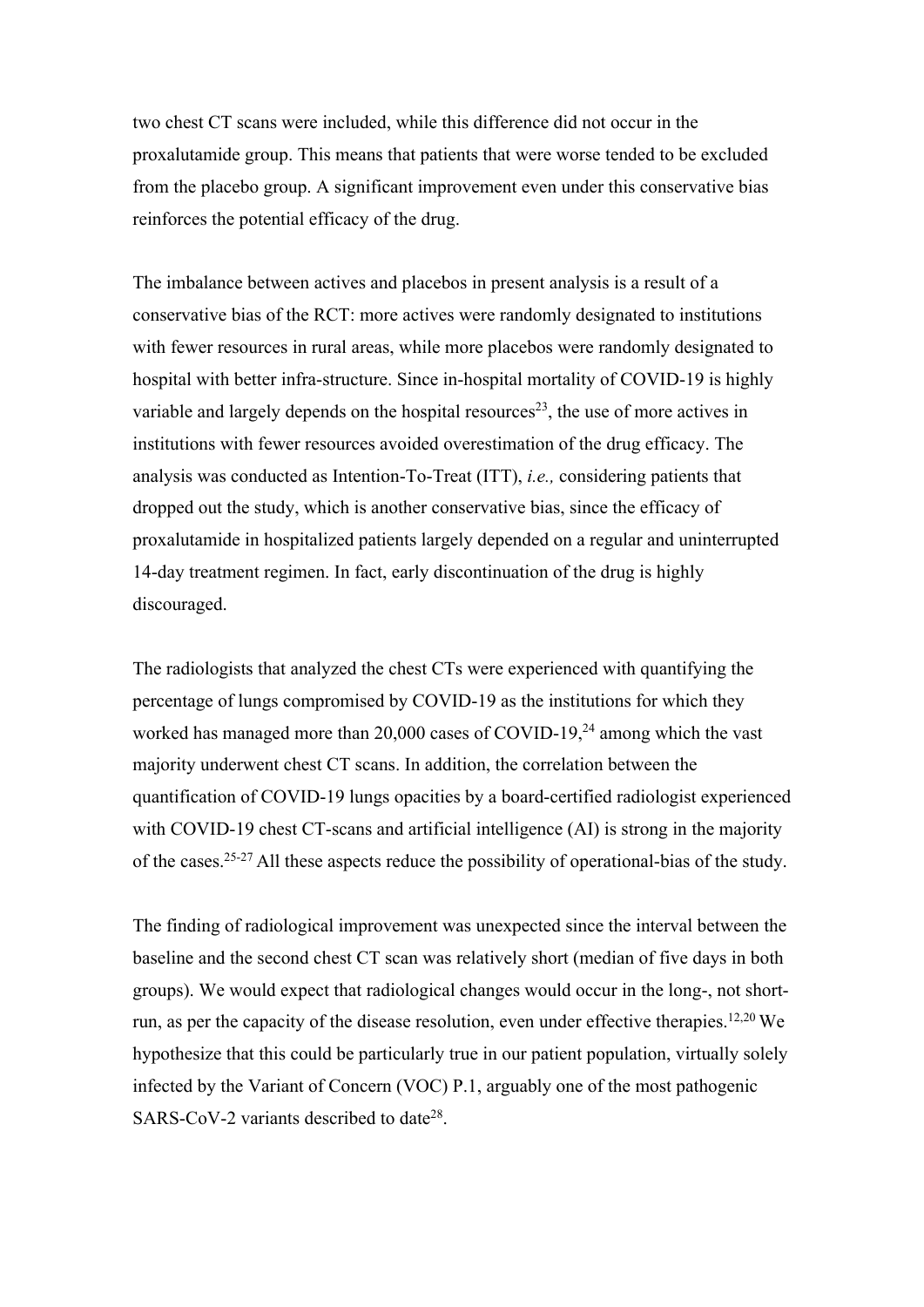In addition to the strong antiandrogen activity and to the ACE-2 antagonism, further analyses demonstrated that proxalutamide may present direct protective actions in the lungs and vessels,  $7-8$  as well as anti-inflammatory effects, such as mitigation of tumor necrosis factor alpha (TNF-alpha) and nuclear factor kappa beta (NF-kB).<sup>8</sup> This may explain the dramatic clinical and radiological improvements observed with proxalutamide.

Limitations of the present analysis include the fact that radiological findings are not the primary outcomes, with a subgroup of patients enrolled in three of the eight institutions that participated in the RCT. with the inherent limitations of a post-hoc analysis of a subgroup of patients of the RCT, despite the full representation of the group in the subgroup analysis and balanced characteristics between proxalutamide and placebo groups. 11 The present findings should be strengthened by further external analysis, in particular including an analysis using AI.

To our knowledge, this is the first RCT that demonstrated radiological improvement in response to a drug intervention in COVID-19. These findings reinforce the efficacy of proxalutamide in hospitalized COVID-19 patients.

In conclusion, proxalutamide plus usual hospitalized care demonstrated to improve hospitalized COVID-19 patients radiologically, when compared to placebo plus usual hospitalized care.

# **REFERENCES**

- 1. Wambier CG, Goren A, Vaño-Galván S, et al. Androgen sensitivity gateway to COVID-19 disease severity. Drug Dev Res [Internet] 2020;81(7):771–6. Available from: http://www.ncbi.nlm.nih.gov/pubmed/32412125
- 2. Hoffmann M, Kleine-Weber H, Schroeder S, et al. SARS-CoV-2 Cell Entry Depends on ACE2 and TMPRSS2 and Is Blocked by a Clinically Proven Protease Inhibitor. Cell [Internet] 2020;181(2):271-280.e8. Available from: https://linkinghub.elsevier.com/retrieve/pii/S0092867420302294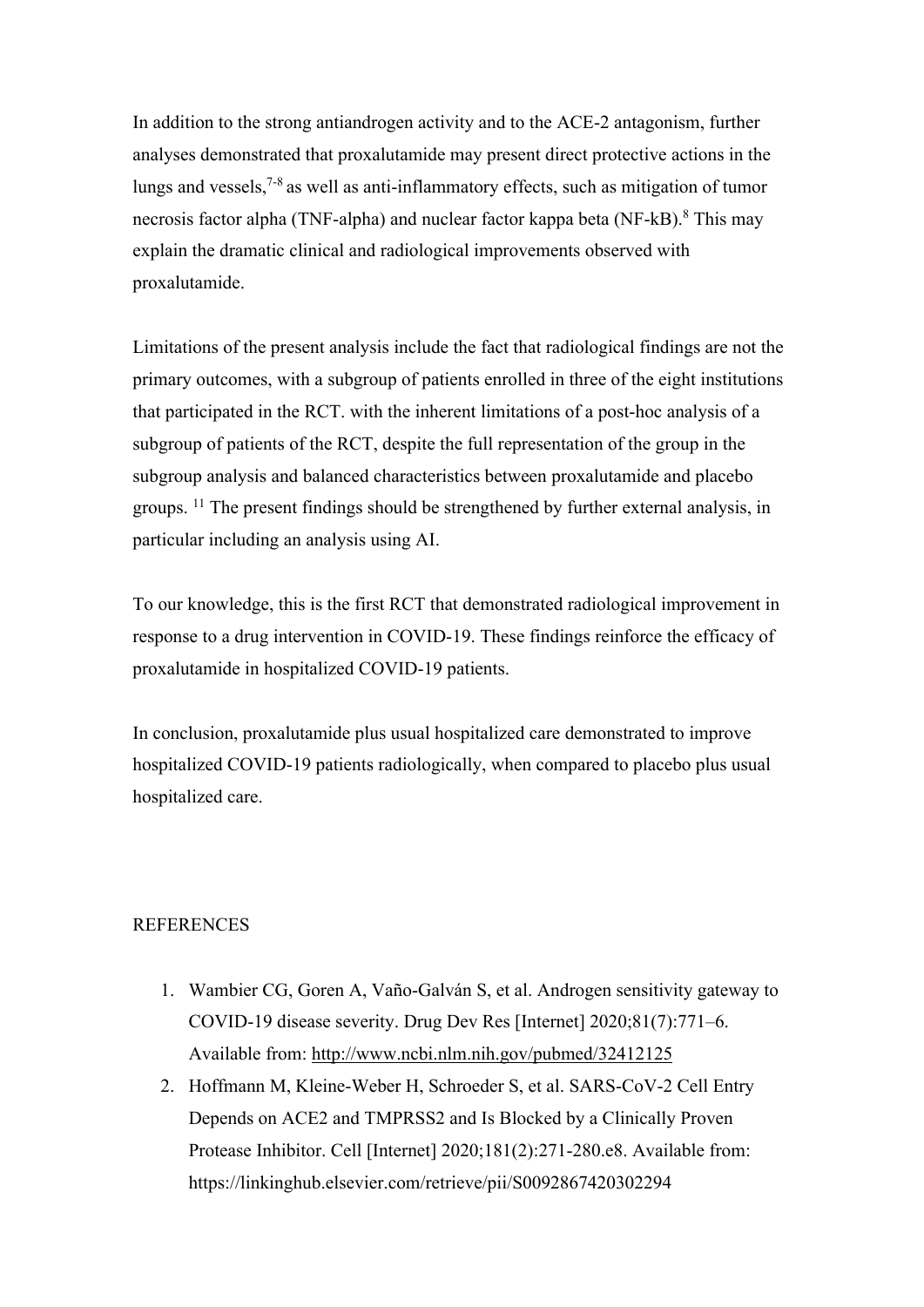- 3. Lin B, Ferguson C, White JT, et al. Prostate-localized and androgen-regulated expression of the membrane-bound serine protease TMPRSS2. Cancer Res [Internet] 1999;59(17):4180-4. Available from: http://www.ncbi.nlm.nih.gov/pubmed/10485450
- 4. Wu S, Miao L, Zhou Q, et al. Suppression of Androgen Receptor (AR)- ACE2/TMPRSS2 Axis by AR Antagonists May Be Therapeutically Beneficial for Male COVID-19 Patients. SSRN Electron J 2020.
- 5. Qiao Y, Wang XM, Mannan R, et al. Targeting transcriptional regulation of SARS-CoV-2 entry factors ACE2 and TMPRSS2. Proc Natl Acad Sci U S A 2020;118(1).
- 6. Li F, Han M, Dai P, et al. Distinct mechanisms for TMPRSS2 expression explain organ-specific inhibition of SARS-CoV-2 infection by enzalutamide. Nat Commun [Internet] 2021;12(1):866. Available from: http://www.nature.com/articles/s41467-021-21171-x
- 7. Qu F, Gu Y, Wang Q, et al. Metabolomic profiling to evaluate the efficacy of proxalutamide, a novel androgen receptor antagonist, in prostate cancer cells. Invest New Drugs [Internet] 2020;38(5):1292–302. Available from: http://www.ncbi.nlm.nih.gov/pubmed/32008178
- 8. Tran C, Ouk S, Clegg NJ, et al. Development of a second-generation antiandrogen for treatment of advanced prostate cancer. Science [Internet] 2009;324(5928):787–90. Available from: http://www.ncbi.nlm.nih.gov/pubmed/1939544
- 9. Cadegiani FA, McCoy J, Gustavo Wambier C, et al. Proxalutamide Significantly Accelerates Viral Clearance and Reduces Time to Clinical Remission in Patients with Mild to Moderate COVID-19: Results from a Randomized, Double-Blinded, Placebo-Controlled Trial. Cureus [Internet] 2021;Available from: https://www.cureus.com/articles/52299-proxalutamide-significantly-acceleratesviral-clearance-and-reduces-time-to-clinical-remission-in-patients-with-mild-tomoderate-covid-19-results-from-a-randomized-double-blinded-placebocontrolled-trial
- 10. McCoy J, Goren A, Cadegiani FA, Vaño-Galván S, Kovacevic M, Fonseca DN, Dorner E, Onety DC, Zimerman RA, Wambier CG. Proxalutamide (GT0918) Reduces the Rate of Hospitalization for COVID-19 Male Outpatients: A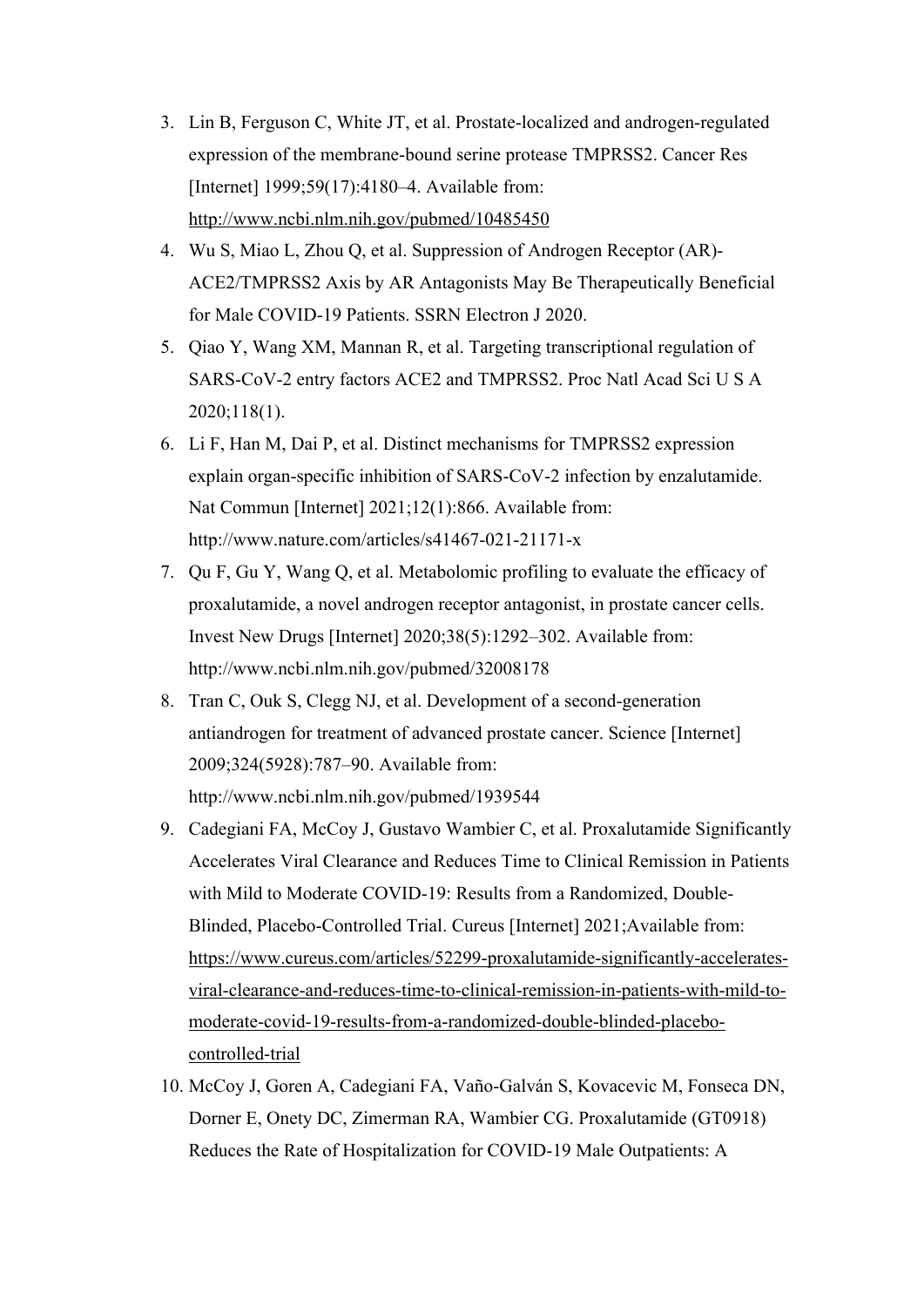Randomized Double-Blinded Placebo-Controlled Trial. Front. Med. | doi: 10.3389/fmed.2021.668698

- 11. Unpublished.
- 12. Martínez Chamorro E, Díez Tascón A, Ibáñez Sanz L, Ossaba Vélez S, Borruel Nacenta S. Radiologic diagnosis of patients with COVID-19. Diagnóstico radiológico del paciente con COVID-19. *Radiologia (Engl Ed)*. 2021;63(1):56- 73. doi:10.1016/j.rx.2020.11.001.
- 13. Pocock SJ, Assmann SE, Enos LE, Kasten LE. Subgroup analysis, covariate adjustment and baseline comparisons in clinical trial reporting: current practice and problems. *Stat Med*, 2002, vol. 21 (pg. 2917-30).
- 14. Sealed Envelope Ltd. Create a blocked randomisation list [Internet]. Simple Randomiser. 2021 [cited 2021 Apr 16];Available from: https://www.sealedenvelope.com/simple-randomiser/v1/lists
- 15. Y. Wang, C. Dong, Y. Hu, C. Li, Q. Ren, X. Zhang, *et al*. Temporal changes of CT findings in 90 patients with COVID-19 pneumonia: a longitudinal study. Radiology, 296 (2020), pp. E55-E64
- 16. N. Zhang, X. Xu, L.-Y. Zhou, G. Chen, Y. Li, H. Yin, *et al*. Clinical characteristics and chest CT imaging features of critically ill COVID-19 patients. Eur Radiol, 30 (2020), pp. 6151-6160
- 17. W. Zhao, Z. Zhong, X. Xie, Q. Yu, J. Liu. Relation between chest CT findings and clinical conditions of coronavirus disease (COVID-19) pneumonia: a multicenter study. AJR Am J Roentgenol, 214 (2020), pp. 1072-1077.
- 18. C. Hani, N.H. Trieu, I. Saab, S. Dangeard, S. Bennani, G. Chassagnon, *et al*. COVID-19 pneumonia: a review of typical CT findings and differential diagnosis. Diagn Interv Imaging, 101 (2020), pp. 263-268.
- 19. J. Wang, Z. Xu, J. Wang, R. Feng, Y. An, W. Ao, *et al*. CT characteristics of patients infected with 2019 novel coronavirus: association with clinical type. Clin Radiol, 75 (2020), pp. 408-414.
- 20. M. Yuan, W. Yin, Z. Tao, W. Tan, Y. Hu. Association of radiologic findings with mortality of patients infected with 2019 novel coronavirus in Wuhan, China. PLoS One, 15 (2020), pp. e0230548.
- 21. M. Prokop, W. van Everdingen, T. van Rees Vellinga, J. Quarles van Ufford, L.
- Stöger, L. Beenen, *et al*. CO-RADS–a categorical CT assessment scheme for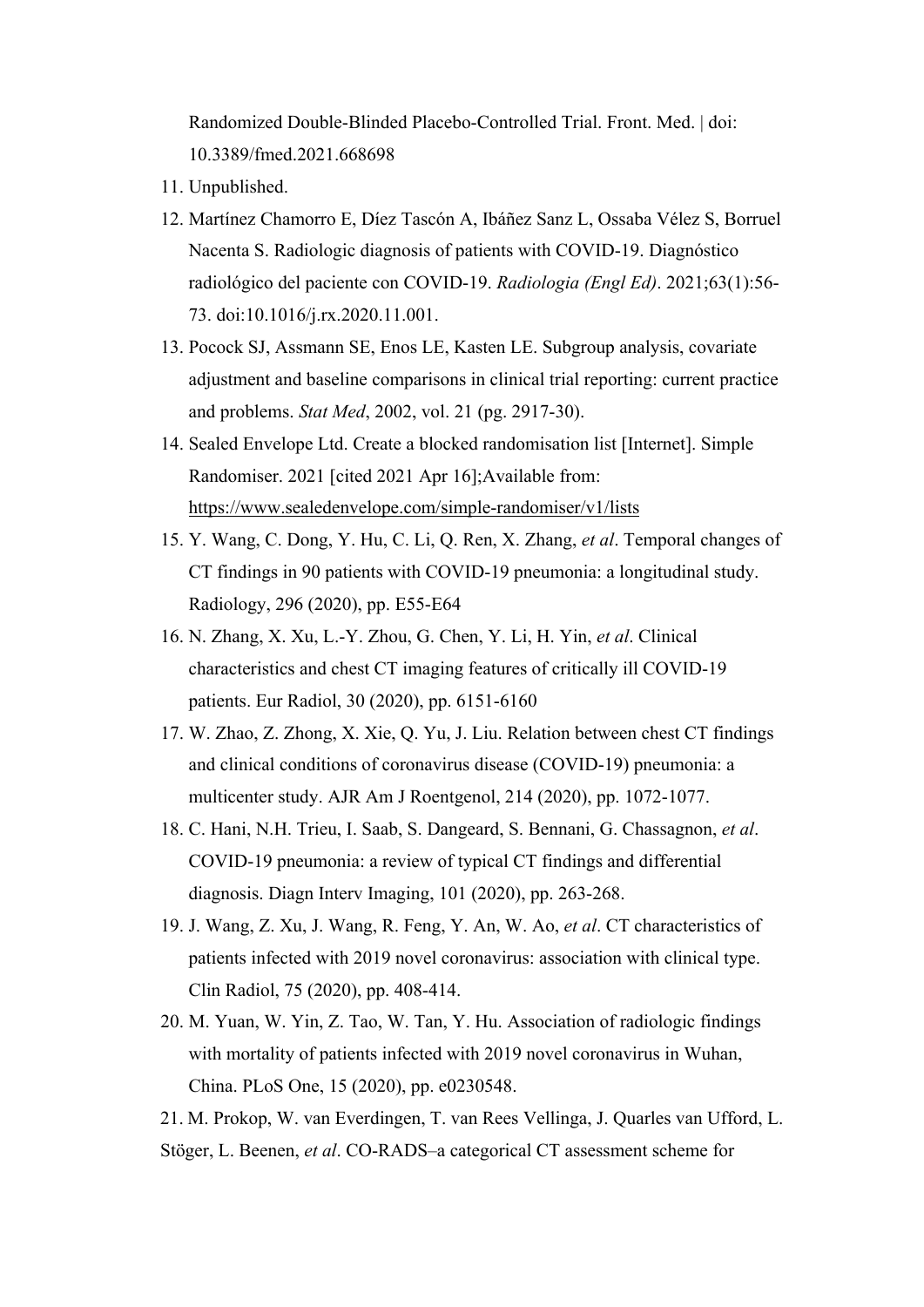patients with suspected COVID-19: definition and evaluation. Radiology, 296 (2020), pp. E97-E104.

22. D'Agostino RB Sr, Massaro JM, Sullivan LM. Non-inferiority trials: design concepts and issues - the encounters of academic consultants in statistics. *Stat Med.*  2003 Jan 30; 22(2):169-86.

23. Ranzani OT, Bastos LSL, Gelli JGM, Marchesi JF, Baião F, Hamacher S, Bozza FA. Characterisation of the first 250,000 hospital admissions for COVID-19 in Brazil: a retrospective analysis of nationwide data. Lancet Respir Med. 2021 Apr;9(4):407-418. doi: 10.1016/S2213-2600(20)30560-9. Epub 2021 Jan 15. PMID: 33460571; PMCID: PMC7834889.

- 24. Internet website: www.samel.com.br (Last access: June 20<sup>th</sup>, 2021).
- 25. Mader C, Bernatz S, Michalik S, Koch V, Martin SS, Mahmoudi S, Basten L, Grünewald LD, Bucher A, Albrecht MH, Vogl TJ, Booz C. Quantification of COVID-19 Opacities on Chest CT - Evaluation of a Fully Automatic AIapproach to Noninvasively Differentiate Critical Versus Noncritical Patients. Acad Radiol. 2021 Mar 6:S1076-6332(21)00099-4. doi: 10.1016/j.acra.2021.03.001. Epub ahead of print. PMID: 33741210; PMCID: PMC7936551.
- 26. Shan F, Gao Y, Wang J, Shi W, Shi N, Han M, Xue Z, Shen D, Shi Y. Abnormal lung quantification in chest CT images of COVID-19 patients with deep learning and its application to severity prediction. Med Phys. 2021 Apr;48(4):1633-1645. doi: 10.1002/mp.14609. Epub 2021 Mar 9. PMID: 33225476; PMCID: PMC7753662.
- 27. Qiblawey Y, Tahir A, Chowdhury MEH, Khandakar A, Kiranyaz S, Rahman T, Ibtehaz N, Mahmud S, Maadeed SA, Musharavati F, Ayari MA. Detection and Severity Classification of COVID-19 in CT Images Using Deep Learning. Diagnostics (Basel). 2021 May 17;11(5):893. doi: 10.3390/diagnostics11050893. PMID: 34067937; PMCID: PMC8155971.
- 28. Faria NR, Mellan TA, Whittaker C, Claro IM, Candido DDS, Mishra S, Crispim MAE, Sales FC, Hawryluk I, McCrone JT, Hulswit RJG, Franco LAM, Ramundo MS, de Jesus JG, Andrade PS, Coletti TM, Ferreira GM, Silva CAM, Manuli ER, Pereira RHM, Peixoto PS, Kraemer MU, Gaburo N Jr, Camilo CDC, Hoeltgebaum H, Souza WM, Rocha EC, de Souza LM, de Pinho MC, Araujo LJT, Malta FSV, de Lima AB, Silva JDP, Zauli DAG, de S Ferreira AC,